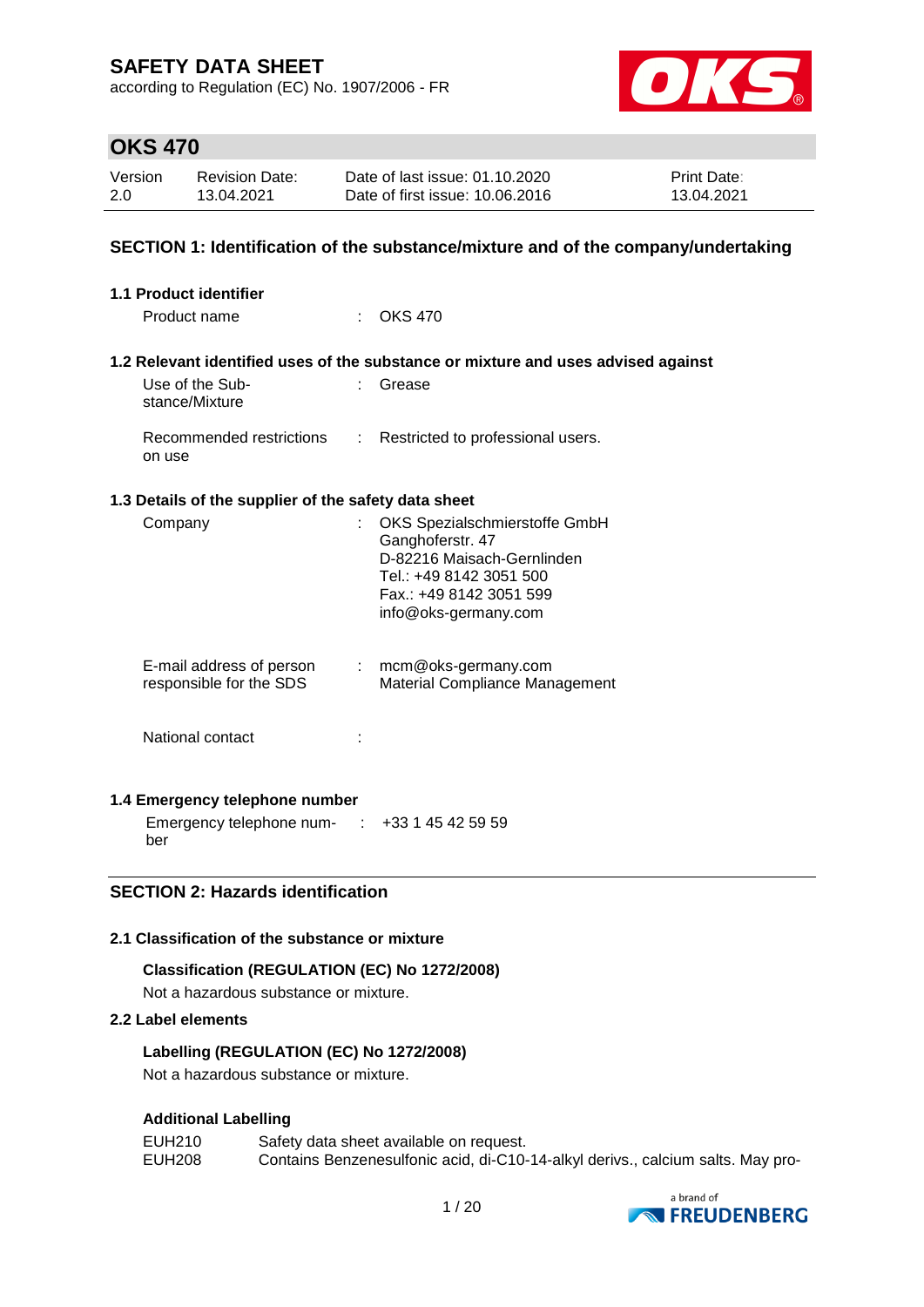according to Regulation (EC) No. 1907/2006 - FR



# **OKS 470**

| Version | Revision Date: | Date of last issue: 01.10.2020  | <b>Print Date:</b> |
|---------|----------------|---------------------------------|--------------------|
| 2.0     | 13.04.2021     | Date of first issue: 10.06.2016 | 13.04.2021         |

duce an allergic reaction.

| EUH212 | Warning! Hazardous respirable dust may be formed when used. Do not breathe |
|--------|----------------------------------------------------------------------------|
|        | dust.                                                                      |

#### **2.3 Other hazards**

This substance/mixture contains no components considered to be either persistent, bioaccumulative and toxic (PBT), or very persistent and very bioaccumulative (vPvB) at levels of 0.1% or higher.

## **SECTION 3: Composition/information on ingredients**

#### **3.2 Mixtures**

Chemical nature : Mineral oil.

solid lubricant lithium soap

### **Components**

| Chemical name                                                                                                               | CAS-No.<br>EC-No.<br>Index-No.<br>Registration number                       | Classification        | Concentration<br>limits<br>M-Factor<br><b>Notes</b> | Concentration<br>(% w/w) |
|-----------------------------------------------------------------------------------------------------------------------------|-----------------------------------------------------------------------------|-----------------------|-----------------------------------------------------|--------------------------|
| Benzenesulfonic acid,<br>di-C10-14-alkyl<br>derivs., calcium salts                                                          | 939-603-7<br>01-2119978241-36-<br><b>XXXX</b>                               | Skin Sens.1B;<br>H317 | $> 10 - 100 \%$<br>Skin Sens.1B,<br>H317            | $>= 0,1 - < 1$           |
| Substances with a workplace exposure limit :                                                                                |                                                                             |                       |                                                     |                          |
| calcium carbonate                                                                                                           | 471-34-1<br>207-439-9<br>01-2119486795-18-<br>0000                          | Not classified        |                                                     | $>= 1 - < 10$            |
| titanium dioxide; [in<br>powder form contain-<br>ing 1 % or more of<br>particles with aerody-<br>namic diameter ≤ 10<br>µm] | 13463-67-7<br>236-675-5<br>022-006-00-2<br>01-2119489379-17-<br><b>XXXX</b> | Not classified        | Note 10                                             | $>= 1 - 10$              |

For explanation of abbreviations see section 16.

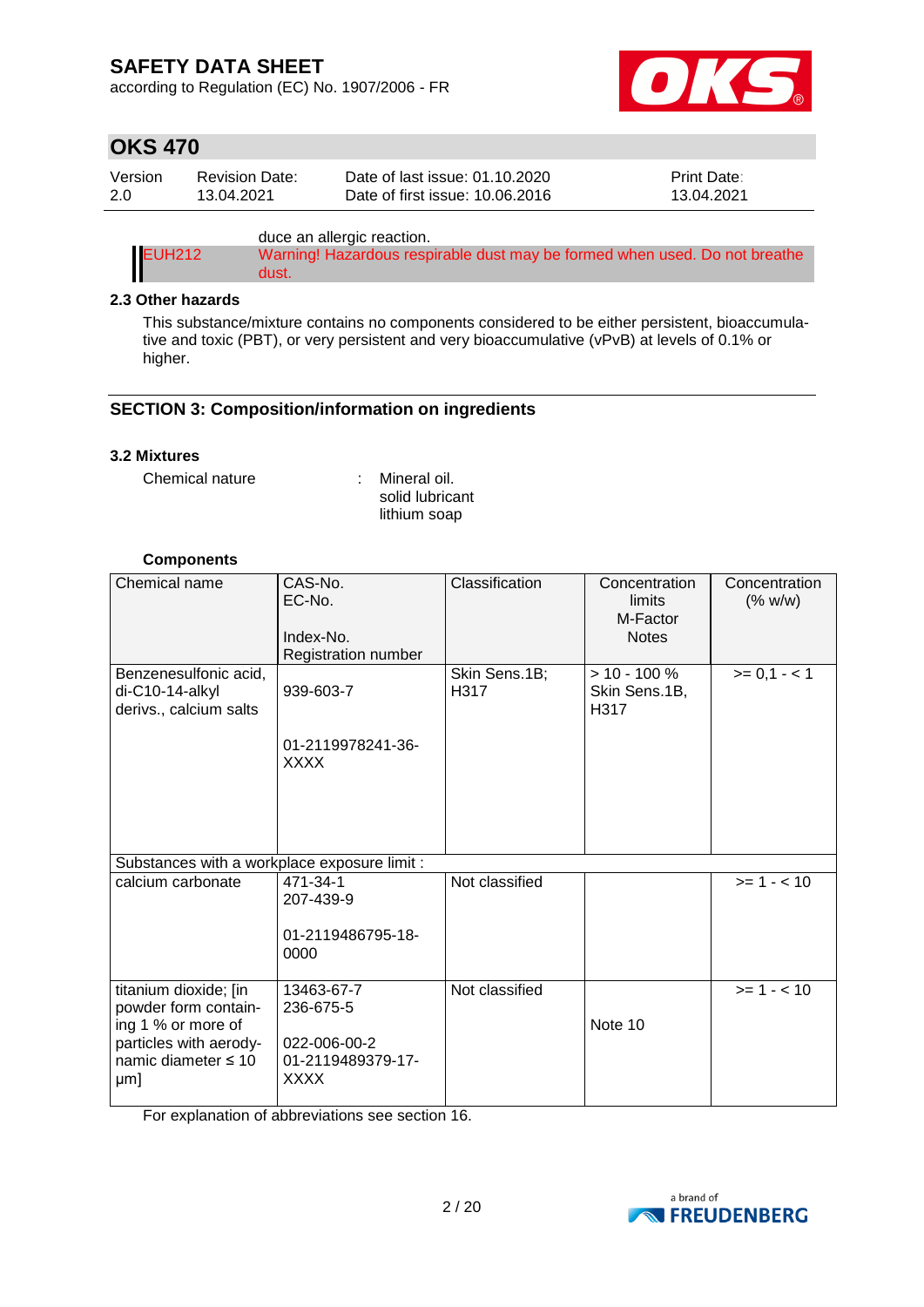according to Regulation (EC) No. 1907/2006 - FR



# **OKS 470**

| Version | <b>Revision Date:</b> | Date of last issue: 01.10.2020  | <b>Print Date:</b> |
|---------|-----------------------|---------------------------------|--------------------|
| 2.0     | 13.04.2021            | Date of first issue: 10.06.2016 | 13.04.2021         |

### **SECTION 4: First aid measures**

|                                                                 | 4.1 Description of first aid measures |  |                                                                                                                                                                                                      |  |  |  |
|-----------------------------------------------------------------|---------------------------------------|--|------------------------------------------------------------------------------------------------------------------------------------------------------------------------------------------------------|--|--|--|
|                                                                 | If inhaled                            |  | Remove person to fresh air. If signs/symptoms continue, get<br>medical attention.<br>Keep patient warm and at rest.<br>If breathing is irregular or stopped, administer artificial respira-<br>tion. |  |  |  |
|                                                                 | In case of skin contact               |  | Remove contaminated clothing. If irritation develops, get med-<br>ical attention.<br>Wash off with soap and water.                                                                                   |  |  |  |
|                                                                 | In case of eye contact                |  | Rinse immediately with plenty of water, also under the eyelids,<br>for at least 10 minutes.<br>If eye irritation persists, consult a specialist.                                                     |  |  |  |
|                                                                 | If swallowed                          |  | Move the victim to fresh air.<br>Do not induce vomiting without medical advice.                                                                                                                      |  |  |  |
| 4.2 Most important symptoms and effects, both acute and delayed |                                       |  |                                                                                                                                                                                                      |  |  |  |
|                                                                 | Symptoms                              |  | No information available.                                                                                                                                                                            |  |  |  |
|                                                                 | <b>Risks</b>                          |  | None known.                                                                                                                                                                                          |  |  |  |

**4.3 Indication of any immediate medical attention and special treatment needed** Treatment : No information available.

## **SECTION 5: Firefighting measures**

#### **5.1 Extinguishing media**

Suitable extinguishing media : Use water spray, alcohol-resistant foam, dry chemical or carbon dioxide. Unsuitable extinguishing : High volume water jet media

#### **5.2 Special hazards arising from the substance or mixture**

| Hazardous combustion prod- : Carbon oxides |              |
|--------------------------------------------|--------------|
| ucts                                       | Metal oxides |

#### **5.3 Advice for firefighters**

| Special protective equipment |  | In the event of fire, wear self-contained breathing apparatus. |
|------------------------------|--|----------------------------------------------------------------|
| for firefighters             |  | Use personal protective equipment. Exposure to decomposi-      |
|                              |  | tion products may be a hazard to health.                       |

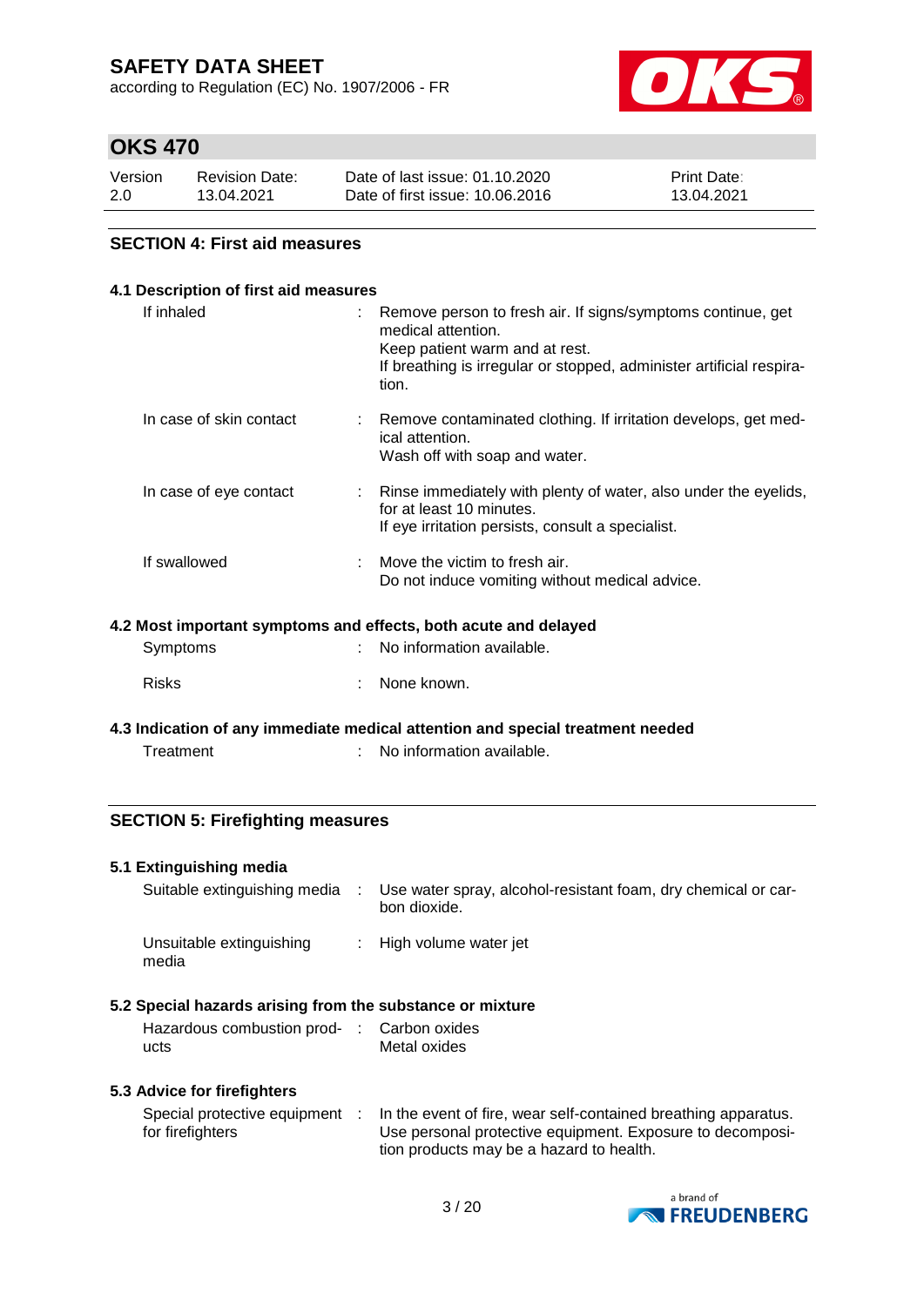according to Regulation (EC) No. 1907/2006 - FR



# **OKS 470**

| Version | <b>Revision Date:</b> | Date of last issue: 01.10.2020         | <b>Print Date:</b> |  |
|---------|-----------------------|----------------------------------------|--------------------|--|
| 2.0     | 13.04.2021            | Date of first issue: 10.06.2016        | 13.04.2021         |  |
|         | Further information   | Standard procedure for chemical fires. |                    |  |

### **SECTION 6: Accidental release measures**

|                                                          | 6.1 Personal precautions, protective equipment and emergency procedures                                                                                                                                                                                                         |
|----------------------------------------------------------|---------------------------------------------------------------------------------------------------------------------------------------------------------------------------------------------------------------------------------------------------------------------------------|
| Personal precautions                                     | : Evacuate personnel to safe areas.<br>Use the indicated respiratory protection if the occupational<br>exposure limit is exceeded and/or in case of product release<br>(dust).<br>Do not breathe vapours, aerosols.<br>Refer to protective measures listed in sections 7 and 8. |
| 6.2 Environmental precautions                            |                                                                                                                                                                                                                                                                                 |
| Environmental precautions                                | $\therefore$ Try to prevent the material from entering drains or water<br>courses.<br>Local authorities should be advised if significant spillages<br>cannot be contained.                                                                                                      |
| C 3 Methodo and motorial for containment and alconing up |                                                                                                                                                                                                                                                                                 |

#### **6.3 Methods and material for containment and cleaning up**

| Methods for cleaning up | Clean up promptly by sweeping or vacuum.          |
|-------------------------|---------------------------------------------------|
|                         | Keep in suitable, closed containers for disposal. |

### **6.4 Reference to other sections**

For personal protection see section 8.

## **SECTION 7: Handling and storage**

#### **7.1 Precautions for safe handling**

| Advice on safe handling |    | For personal protection see section 8.<br>Smoking, eating and drinking should be prohibited in the ap-<br>plication area.<br>Wash hands and face before breaks and immediately after<br>handling the product. |
|-------------------------|----|---------------------------------------------------------------------------------------------------------------------------------------------------------------------------------------------------------------|
| Hygiene measures        | ÷. | Wash face, hands and any exposed skin thoroughly after<br>handling.                                                                                                                                           |

### **7.2 Conditions for safe storage, including any incompatibilities**

| Requirements for storage | : Store in original container. Keep container closed when not in                                                               |
|--------------------------|--------------------------------------------------------------------------------------------------------------------------------|
| areas and containers     | use. Keep in a dry, cool and well-ventilated place. Containers<br>which are opened must be carefully resealed and kept upright |
|                          | to prevent leakage. Store in accordance with the particular<br>national regulations. Keep in properly labelled containers.     |

#### **7.3 Specific end use(s)**

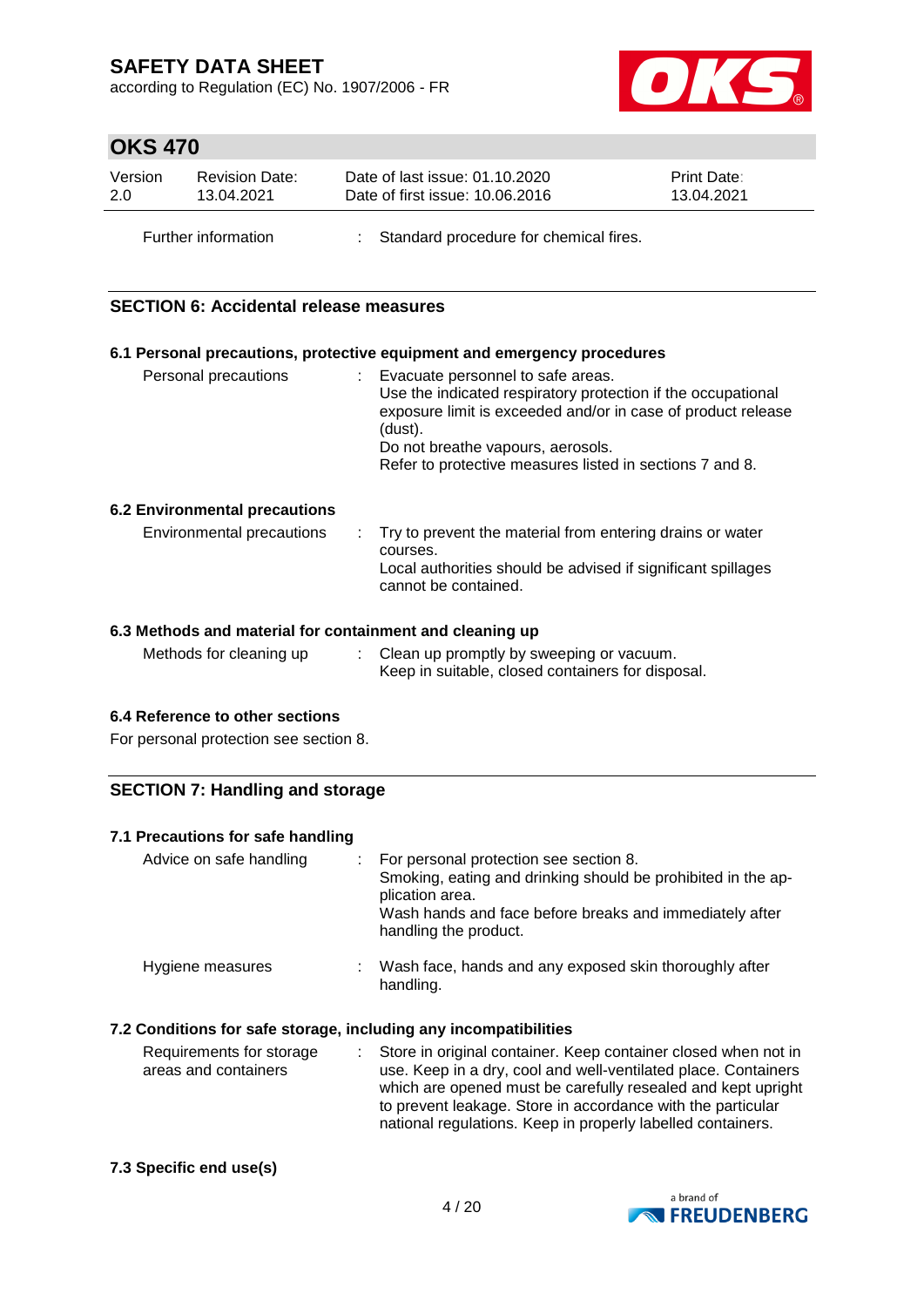according to Regulation (EC) No. 1907/2006 - FR



# **OKS 470**

| Version         | <b>Revision Date:</b> | Date of last issue: 01.10.2020                      | <b>Print Date:</b> |
|-----------------|-----------------------|-----------------------------------------------------|--------------------|
| 2.0             | 13.04.2021            | Date of first issue: 10.06.2016                     | 13.04.2021         |
| Specific use(s) |                       | : Specific instructions for handling, not required. |                    |

## **SECTION 8: Exposure controls/personal protection**

#### **8.1 Control parameters**

### **Occupational Exposure Limits**

| Components                                                                                                                     | CAS-No.                    | Value type (Form<br>of exposure) | Control parameters          | <b>Basis</b>                 |
|--------------------------------------------------------------------------------------------------------------------------------|----------------------------|----------------------------------|-----------------------------|------------------------------|
| calcium carbonate                                                                                                              | 471-34-1                   | <b>VME</b>                       | $10$ mg/m $3$               | FR VLE<br>$(2007 - 12 - 01)$ |
| Further information                                                                                                            | Indicative exposure limits |                                  |                             |                              |
| titanium dioxide; [in<br>powder form con-<br>taining 1 % or<br>more of particles<br>with aerodynamic<br>diameter $\leq 10$ µm] | 13463-67-7                 | <b>VME</b>                       | $10$ mg/m $3$<br>(Titanium) | FR VLE<br>$(2016-10-01)$     |
| Further information                                                                                                            | Indicative exposure limits |                                  |                             |                              |

### **Derived No Effect Level (DNEL) according to Regulation (EC) No. 1907/2006:**

| Substance name                                                                                                                      | End Use | Exposure routes | Potential health ef-<br>fects | Value              |
|-------------------------------------------------------------------------------------------------------------------------------------|---------|-----------------|-------------------------------|--------------------|
| Distillates (petrole-<br>um), hydrotreated<br>heavy paraffinic;<br>Baseoil - unspecified                                            | Workers | Inhalation      | Long-term local ef-<br>fects  | $5,6$ mg/m $3$     |
| titanium dioxide; [in<br>powder form contain-<br>ing 1 % or more of<br>particles with aerody-<br>namic diameter $\leq 10$<br>$µm$ ] | Workers | Inhalation      | Long-term local ef-<br>fects  | $10 \text{ mg/m}$  |
| Benzenesulfonic acid,<br>$di-C10-14-alkyl$<br>derivs., calcium salts                                                                | Workers | Inhalation      | Long-term systemic<br>effects | 35,26 mg/m3        |
|                                                                                                                                     | Workers | Dermal          | Long-term systemic<br>effects | $25 \text{ mg/kg}$ |

### **Predicted No Effect Concentration (PNEC) according to Regulation (EC) No. 1907/2006:**

| Substance name                                                                                                                 | <b>Environmental Compartment</b> | Value                |
|--------------------------------------------------------------------------------------------------------------------------------|----------------------------------|----------------------|
| Distillates (petroleum), hy-                                                                                                   | Oral                             | $9,33$ mg/kg         |
| drotreated heavy paraffinic;                                                                                                   |                                  |                      |
| Baseoil - unspecified                                                                                                          |                                  |                      |
| titanium dioxide; [in powder form<br>containing 1 % or more of parti-<br>cles with aerodynamic diameter $\leq$<br>$10 \mu m$ ] | Fresh water                      | $0,184 \text{ mg/l}$ |
|                                                                                                                                | Intermittent use/release         | $0,193 \text{ mg/l}$ |
|                                                                                                                                | Marine water                     | 0,0184 mg/l          |

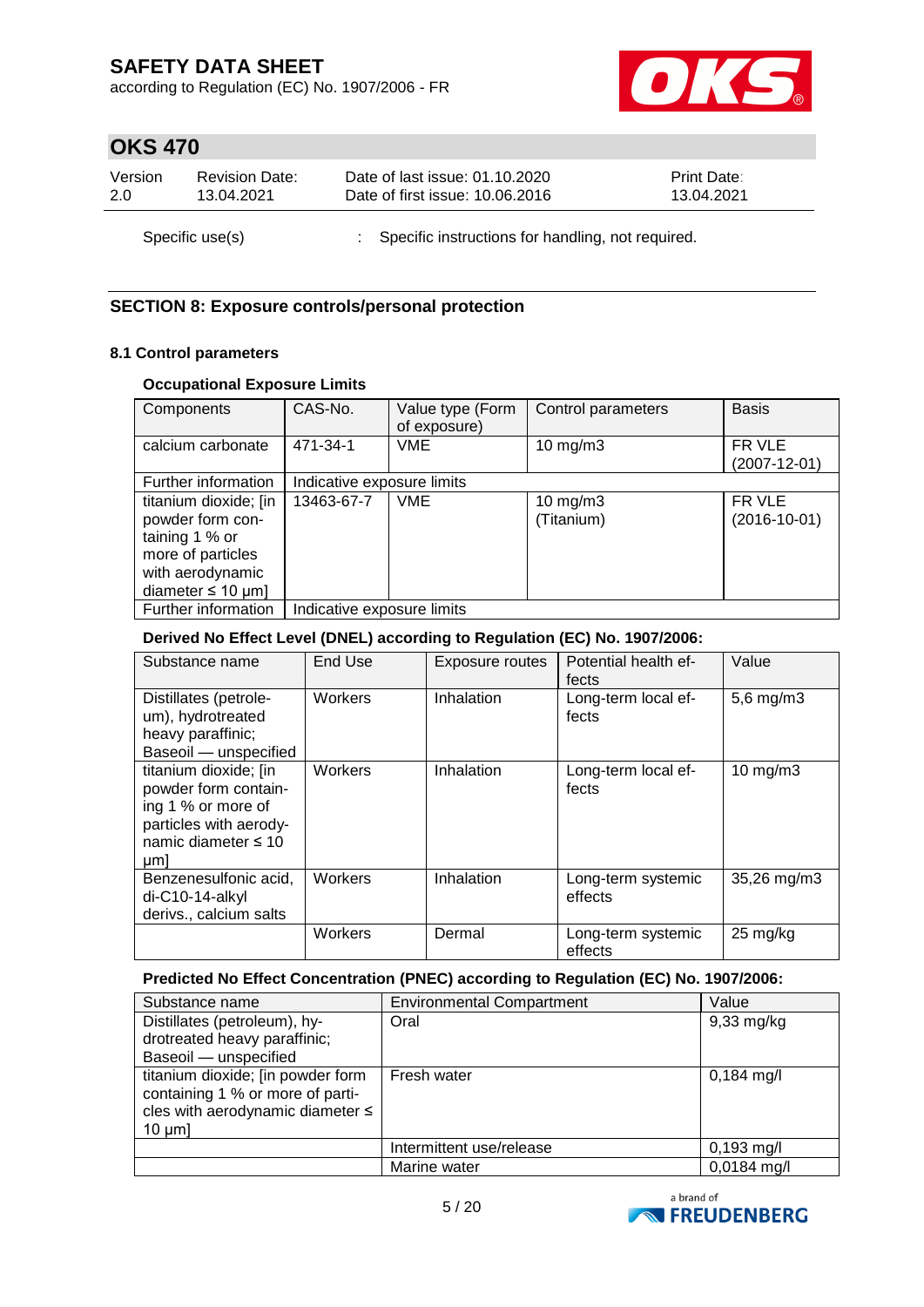according to Regulation (EC) No. 1907/2006 - FR



# **OKS 470**

| Version | Revision Date: | Date of last issue: 01.10.2020  | <b>Print Date:</b> |
|---------|----------------|---------------------------------|--------------------|
| -2.0    | 13.04.2021     | Date of first issue: 10.06.2016 | 13.04.2021         |

|                                                                  | Sewage treatment plant                    | $100$ mg/l  |
|------------------------------------------------------------------|-------------------------------------------|-------------|
|                                                                  | Marine sediment                           | $100$ mg/l  |
|                                                                  | Fresh water sediment                      | 1000 mg/l   |
|                                                                  | Soil                                      | $100$ mg/l  |
| Benzenesulfonic acid, di-C10-14-<br>alkyl derivs., calcium salts | Fresh water                               | $0,1$ mg/l  |
|                                                                  | Marine water                              | $0,1$ mg/l  |
|                                                                  | Fresh water sediment                      | 45211 mg/kg |
|                                                                  | Marine sediment                           | 45211 mg/kg |
|                                                                  | Microbiological Activity in Sewage Treat- | 1000 mg/l   |
|                                                                  | ment Systems                              |             |
|                                                                  | Soil                                      | 36739 mg/kg |

#### **8.2 Exposure controls**

| <b>Engineering measures</b>                                           |   |                                                                                                                                                                                                                                                                                                                                             |  |  |  |
|-----------------------------------------------------------------------|---|---------------------------------------------------------------------------------------------------------------------------------------------------------------------------------------------------------------------------------------------------------------------------------------------------------------------------------------------|--|--|--|
| none                                                                  |   |                                                                                                                                                                                                                                                                                                                                             |  |  |  |
| Personal protective equipment                                         |   |                                                                                                                                                                                                                                                                                                                                             |  |  |  |
| Eye protection                                                        | ÷ | Safety glasses with side-shields                                                                                                                                                                                                                                                                                                            |  |  |  |
| Hand protection<br>Material<br>Break through time<br>Protective index |   | Nitrile rubber<br>$:$ > 10 min<br>Class 1                                                                                                                                                                                                                                                                                                   |  |  |  |
| Remarks                                                               |   | Wear protective gloves. The break through time depends<br>amongst other things on the material, the thickness and the<br>type of glove and therefore has to be measured for each<br>case.<br>The selected protective gloves have to satisfy the specifica-<br>tions of Regulation (EU) 2016/425 and the standard EN 374<br>derived from it. |  |  |  |
| Respiratory protection                                                |   | Not required; except in case of aerosol formation.                                                                                                                                                                                                                                                                                          |  |  |  |
| Filter type                                                           |   | Filter type P                                                                                                                                                                                                                                                                                                                               |  |  |  |
| Protective measures                                                   | ÷ | The type of protective equipment must be selected according<br>to the concentration and amount of the dangerous substance<br>at the specific workplace.<br>Choose body protection in relation to its type, to the concen-<br>tration and amount of dangerous substances, and to the spe-<br>cific work-place.                               |  |  |  |

# **SECTION 9: Physical and chemical properties**

## **9.1 Information on basic physical and chemical properties**

Appearance : paste

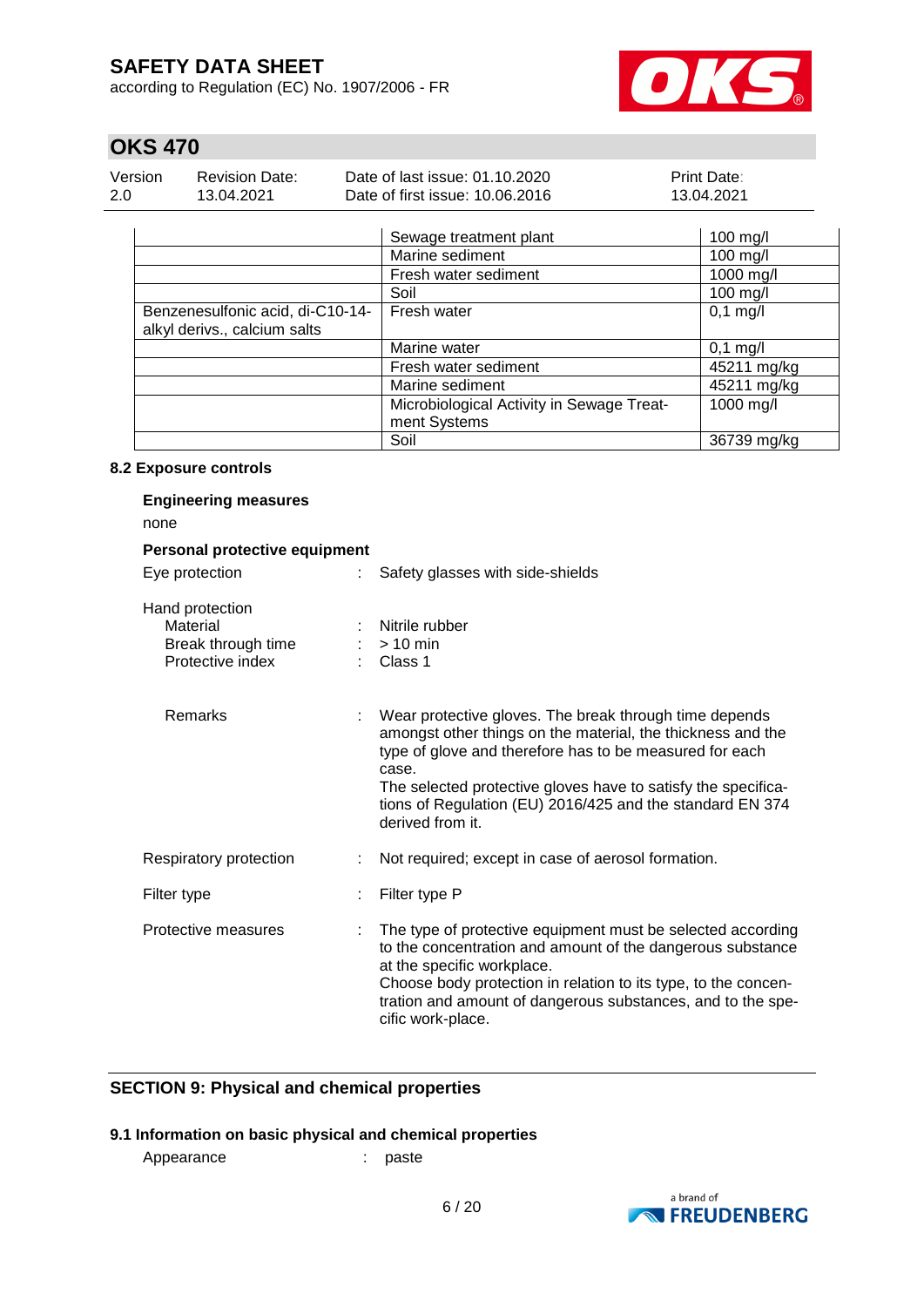according to Regulation (EC) No. 1907/2006 - FR



| Version<br>2.0 |                     | <b>Revision Date:</b><br>13.04.2021                 |   | Date of last issue: 01.10.2020<br>Date of first issue: 10.06.2016    | Print Date:<br>13.04.2021 |
|----------------|---------------------|-----------------------------------------------------|---|----------------------------------------------------------------------|---------------------------|
|                |                     |                                                     |   |                                                                      |                           |
|                | Colour              |                                                     |   | white                                                                |                           |
|                | Odour               |                                                     |   | characteristic                                                       |                           |
|                |                     | <b>Odour Threshold</b>                              |   | No data available                                                    |                           |
|                | pH                  |                                                     | t | Not applicable                                                       |                           |
|                |                     | Melting point/range                                 |   | No data available                                                    |                           |
|                |                     | Boiling point/boiling range                         | ÷ | No data available                                                    |                           |
|                | Flash point         |                                                     |   | Not applicable                                                       |                           |
|                |                     | Evaporation rate                                    |   | No data available                                                    |                           |
|                |                     | Flammability (solid, gas)                           | ÷ | <b>Combustible Solids</b>                                            |                           |
|                |                     | Upper explosion limit / Upper<br>flammability limit | ÷ | No data available                                                    |                           |
|                |                     | Lower explosion limit / Lower<br>flammability limit | ÷ | No data available                                                    |                           |
|                |                     | Vapour pressure                                     |   | $< 0,001$ hPa (20 °C)                                                |                           |
|                |                     | Relative vapour density                             |   | No data available                                                    |                           |
|                |                     | Relative density                                    | ÷ | 0,92(20 °C)<br>Reference substance: Water<br>The value is calculated |                           |
|                | Density             |                                                     |   | 0,92 g/cm3<br>(20 °C)                                                |                           |
|                | <b>Bulk density</b> |                                                     |   | No data available                                                    |                           |
|                | Solubility(ies)     | Water solubility                                    |   | insoluble                                                            |                           |
|                |                     | Solubility in other solvents                        | ÷ | No data available                                                    |                           |
|                | octanol/water       | Partition coefficient: n-                           | ÷ | No data available                                                    |                           |
|                |                     | Auto-ignition temperature                           | ÷ | No data available                                                    |                           |
|                |                     | Decomposition temperature                           | ÷ | No data available                                                    |                           |
|                | Viscosity           |                                                     |   |                                                                      |                           |

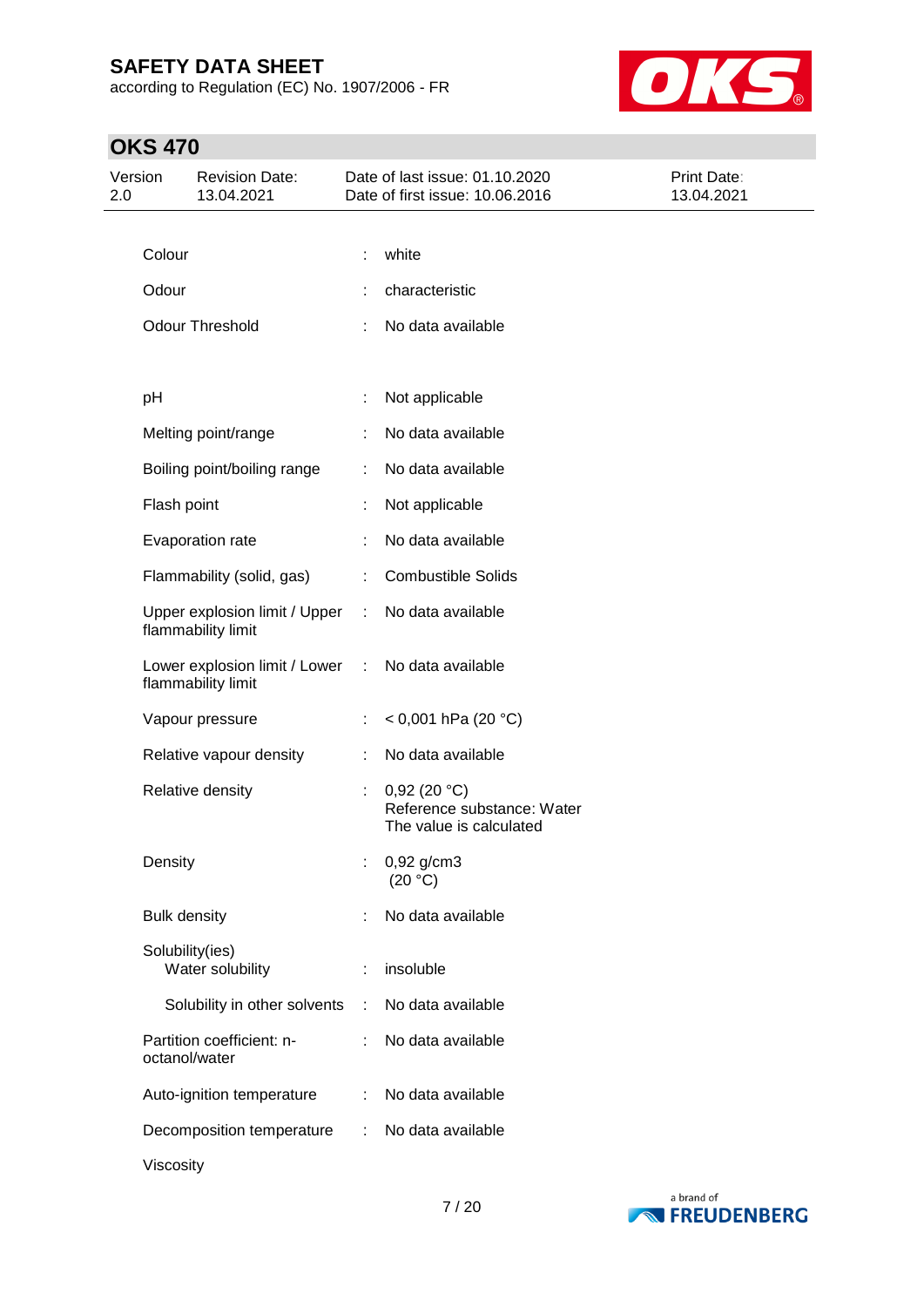according to Regulation (EC) No. 1907/2006 - FR



# **OKS 470**

| Version<br>2.0 | <b>Revision Date:</b><br>13.04.2021 |    | Date of last issue: 01.10.2020<br>Date of first issue: 10.06.2016 | <b>Print Date:</b><br>13.04.2021 |
|----------------|-------------------------------------|----|-------------------------------------------------------------------|----------------------------------|
|                | Viscosity, dynamic                  | ÷. | No data available                                                 |                                  |
|                | Viscosity, kinematic                | ÷. | No data available                                                 |                                  |
|                | <b>Explosive properties</b>         | ÷  | Not explosive                                                     |                                  |
|                | Oxidizing properties                | ÷. | No data available                                                 |                                  |
|                | 9.2 Other information               |    |                                                                   |                                  |
|                | Sublimation point                   | t. | No data available                                                 |                                  |
|                | Self-ignition                       | ٠  | No data available                                                 |                                  |

# **SECTION 10: Stability and reactivity**

### **10.1 Reactivity**

No hazards to be specially mentioned.

#### **10.2 Chemical stability**

Stable under normal conditions.

## **10.3 Possibility of hazardous reactions**

Hazardous reactions : No dangerous reaction known under conditions of normal use.

#### **10.4 Conditions to avoid**

Conditions to avoid : No conditions to be specially mentioned.

#### **10.5 Incompatible materials**

Materials to avoid : No materials to be especially mentioned.

#### **10.6 Hazardous decomposition products**

No decomposition if stored and applied as directed.

## **SECTION 11: Toxicological information**

#### **11.1 Information on toxicological effects**

#### **Acute toxicity**

| <b>Product:</b> |  |  |
|-----------------|--|--|
|                 |  |  |

| Acute oral toxicity       | : Remarks: This information is not available. |
|---------------------------|-----------------------------------------------|
| Acute inhalation toxicity | : Remarks: This information is not available. |
| Acute dermal toxicity     | : Remarks: This information is not available. |

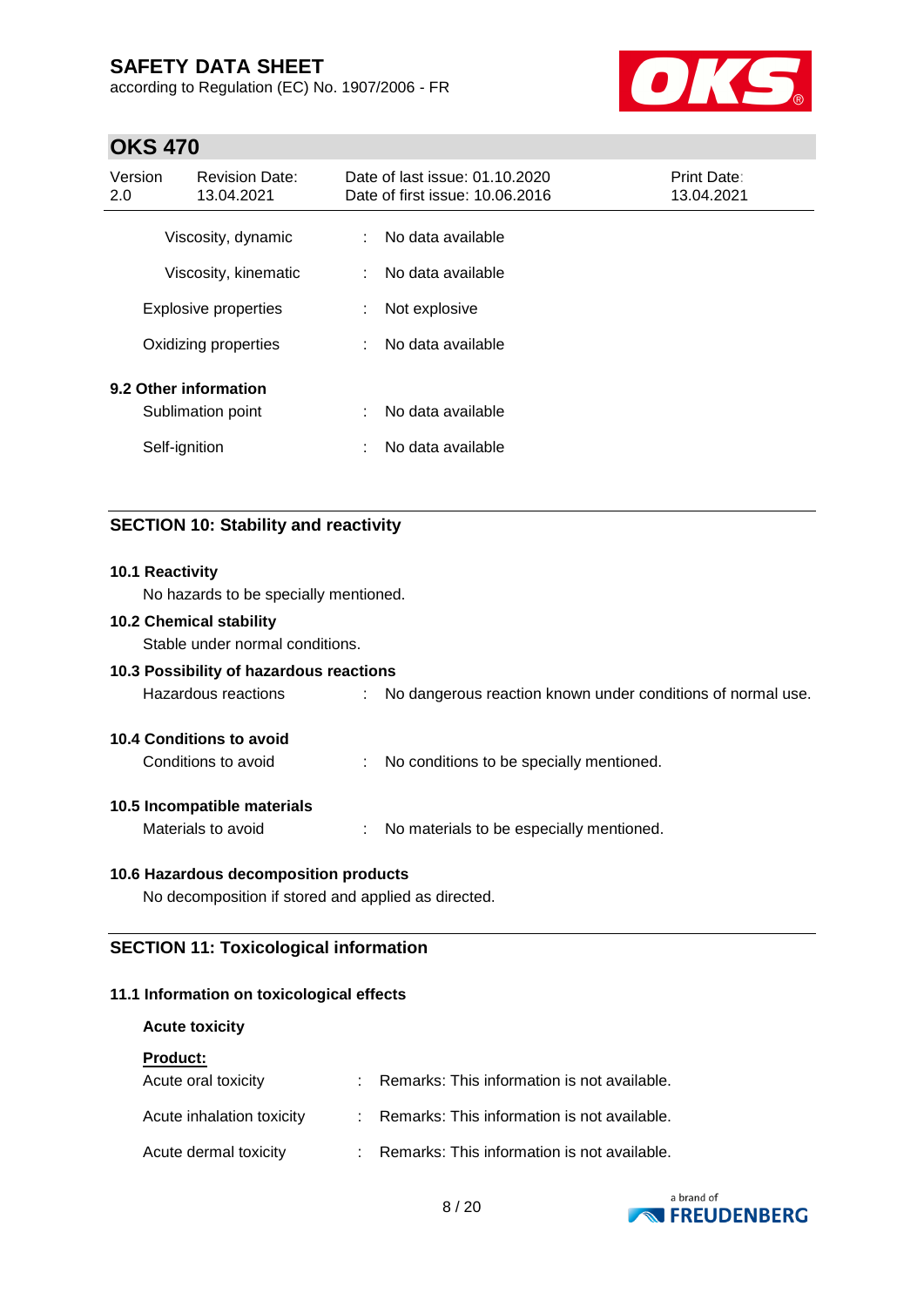according to Regulation (EC) No. 1907/2006 - FR



| Version<br>2.0 | <b>Revision Date:</b><br>13.04.2021                           |                   | Date of last issue: 01.10.2020<br>Date of first issue: 10.06.2016                                                                | Print Date:<br>13.04.2021                                                              |
|----------------|---------------------------------------------------------------|-------------------|----------------------------------------------------------------------------------------------------------------------------------|----------------------------------------------------------------------------------------|
|                | Components:                                                   |                   |                                                                                                                                  |                                                                                        |
|                | Benzenesulfonic acid, di-C10-14-alkyl derivs., calcium salts: |                   |                                                                                                                                  |                                                                                        |
|                | Acute oral toxicity                                           | ÷.                | LD50 (Rat): $> 5.000$ mg/kg                                                                                                      |                                                                                        |
|                | Acute inhalation toxicity                                     | t.                | $LC50$ (Rat): $> 1.9$ mg/l<br>Exposure time: 4 h<br>Test atmosphere: dust/mist<br>tion toxicity                                  | Assessment: The substance or mixture has no acute inhala-                              |
|                | Acute dermal toxicity                                         | toxicity          | : LD50 (Rat): $> 2.000$ mg/kg                                                                                                    | Assessment: The substance or mixture has no acute dermal                               |
|                | calcium carbonate:                                            |                   |                                                                                                                                  |                                                                                        |
|                | Acute oral toxicity                                           | GLP: yes<br>icity | : LD50 (Rat): $> 2.000$ mg/kg<br>Method: OECD Test Guideline 420                                                                 | Assessment: The substance or mixture has no acute oral tox-                            |
|                | Acute inhalation toxicity                                     | GLP: yes          | $LC50$ (Rat): $> 3$ mg/l<br>Exposure time: 4 h<br>Test atmosphere: dust/mist<br>Method: OECD Test Guideline 403<br>tion toxicity | Assessment: The substance or mixture has no acute inhala-                              |
|                | Acute dermal toxicity                                         | toxicity          | : LD50 (Rat): $> 2.000$ mg/kg                                                                                                    | Assessment: The substance or mixture has no acute dermal                               |
|                | diameter $\leq 10$ µm]:                                       |                   |                                                                                                                                  | titanium dioxide; [in powder form containing 1 % or more of particles with aerodynamic |
|                | Acute oral toxicity                                           | GLP: yes          | : LD50 (Rat): $>$ 5.000 mg/kg<br>Method: OECD Test Guideline 401                                                                 |                                                                                        |
|                | Acute inhalation toxicity                                     | GLP: no           | $(Rat):$ > 5,09 mg/l<br>Method: OECD Test Guideline 403                                                                          |                                                                                        |
|                | <b>Skin corrosion/irritation</b>                              |                   |                                                                                                                                  |                                                                                        |
|                | Product:<br>Remarks                                           |                   | This information is not available.                                                                                               |                                                                                        |

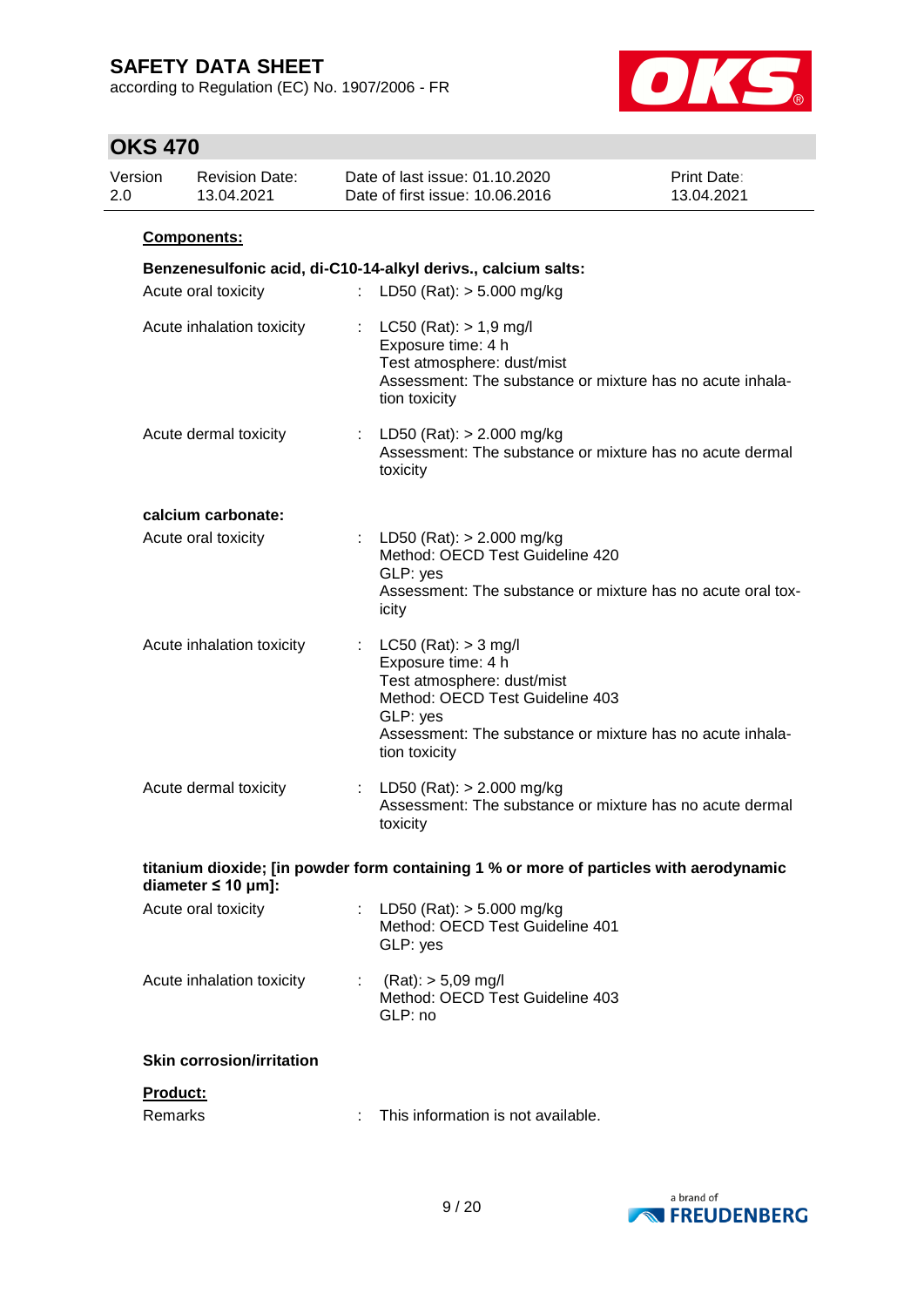according to Regulation (EC) No. 1907/2006 - FR



# **OKS 470**

| Version | Revision Date: | Date of last issue: 01.10.2020  | <b>Print Date:</b> |
|---------|----------------|---------------------------------|--------------------|
| 2.0     | 13.04.2021     | Date of first issue: 10.06.2016 | 13.04.2021         |

#### **Components:**

#### **Benzenesulfonic acid, di-C10-14-alkyl derivs., calcium salts:**

| Assessment | $\therefore$ No skin irritation  |
|------------|----------------------------------|
| Method     | : OECD Test Guideline 404        |
| Result     | $\therefore$ No skin irritation. |

#### **calcium carbonate:**

| <b>Species</b> | : Rabbit                        |
|----------------|---------------------------------|
| Assessment     | $\therefore$ No skin irritation |
| Method         | : OECD Test Guideline 404       |
| Result         | : No skin irritation            |
| GLP            | : yes                           |

#### **titanium dioxide; [in powder form containing 1 % or more of particles with aerodynamic diameter ≤ 10 μm]:**

| : Rabbit                  |
|---------------------------|
| : No skin irritation      |
| : OECD Test Guideline 404 |
| : No skin irritation      |
| no                        |
|                           |

#### **Serious eye damage/eye irritation**

#### **Product:**

Remarks : This information is not available.

#### **Components:**

#### **Benzenesulfonic acid, di-C10-14-alkyl derivs., calcium salts:**

| Assessment | : No eye irritation       |
|------------|---------------------------|
| Method     | : OECD Test Guideline 405 |
| Result     | : No skin irritation      |

#### **calcium carbonate:**

| : Rabbit                  |
|---------------------------|
| : No eye irritation       |
| : OECD Test Guideline 405 |
| : No eye irritation       |
| : yes                     |
|                           |

#### **titanium dioxide; [in powder form containing 1 % or more of particles with aerodynamic diameter ≤ 10 μm]:**

| <b>Species</b> | : Rabbit                  |
|----------------|---------------------------|
| Assessment     | : No eve irritation       |
| Method         | : OECD Test Guideline 405 |
| Result         | : No eye irritation       |

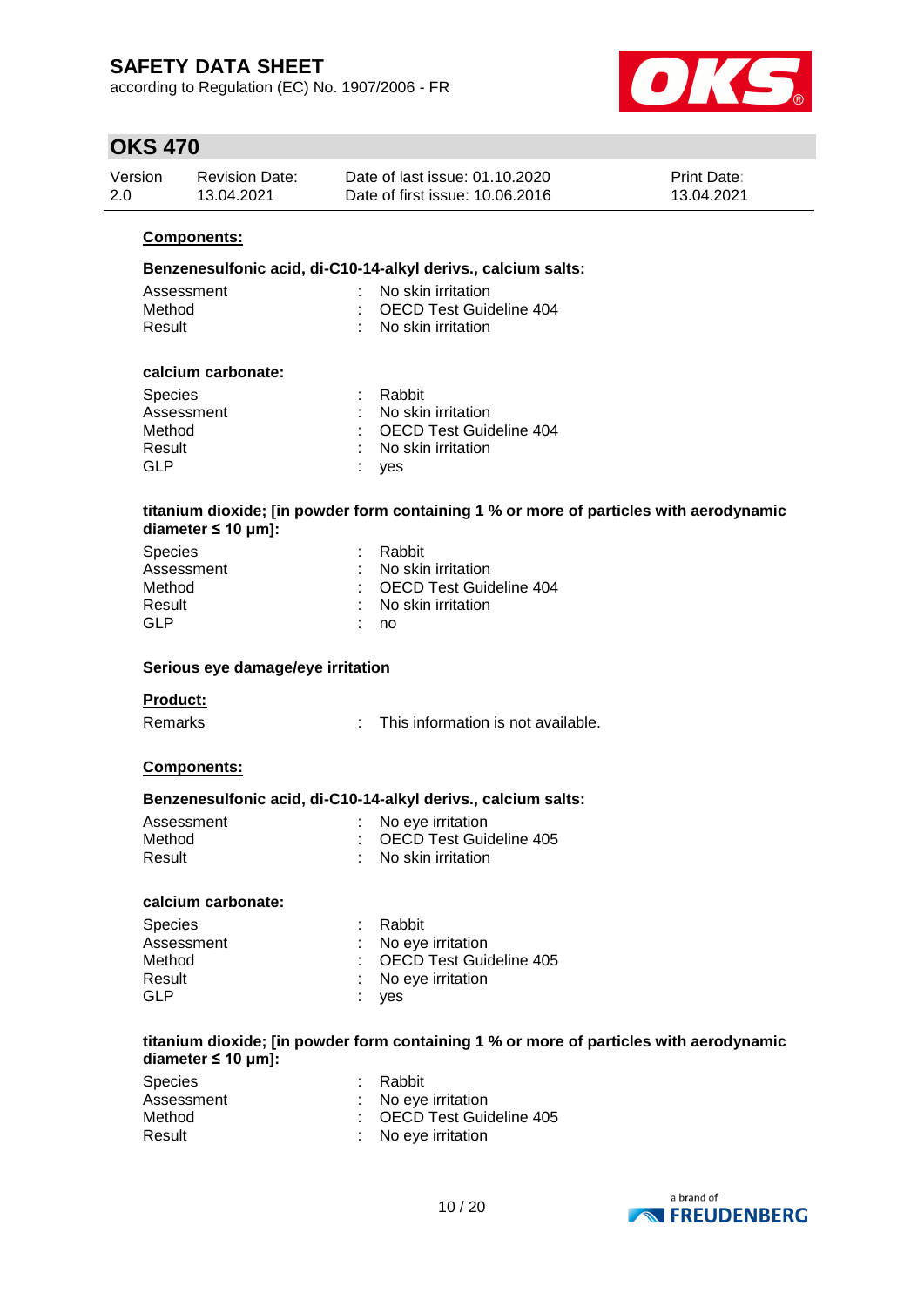according to Regulation (EC) No. 1907/2006 - FR



| 2.0                                                           | Version                           | <b>Revision Date:</b><br>13.04.2021 |  | Date of last issue: 01.10.2020<br>Date of first issue: 10.06.2016                                                                                         | Print Date:<br>13.04.2021 |  |  |  |
|---------------------------------------------------------------|-----------------------------------|-------------------------------------|--|-----------------------------------------------------------------------------------------------------------------------------------------------------------|---------------------------|--|--|--|
|                                                               | Respiratory or skin sensitisation |                                     |  |                                                                                                                                                           |                           |  |  |  |
|                                                               | Product:                          |                                     |  |                                                                                                                                                           |                           |  |  |  |
|                                                               | Remarks                           |                                     |  | This information is not available.                                                                                                                        |                           |  |  |  |
|                                                               |                                   |                                     |  |                                                                                                                                                           |                           |  |  |  |
|                                                               |                                   | Components:                         |  |                                                                                                                                                           |                           |  |  |  |
| Benzenesulfonic acid, di-C10-14-alkyl derivs., calcium salts: |                                   |                                     |  |                                                                                                                                                           |                           |  |  |  |
|                                                               |                                   | Assessment                          |  | Probability or evidence of low to moderate skin sensitisation<br>rate in humans                                                                           |                           |  |  |  |
|                                                               | Result                            |                                     |  | Probability or evidence of low to moderate skin sensitisation<br>rate in humans                                                                           |                           |  |  |  |
|                                                               |                                   | calcium carbonate:                  |  |                                                                                                                                                           |                           |  |  |  |
|                                                               | <b>Species</b>                    |                                     |  | Mouse                                                                                                                                                     |                           |  |  |  |
|                                                               |                                   | Assessment                          |  | Does not cause skin sensitisation.                                                                                                                        |                           |  |  |  |
|                                                               | Method                            |                                     |  | Tested according to Annex V of Directive 67/548/EEC.                                                                                                      |                           |  |  |  |
|                                                               | Result                            |                                     |  | Does not cause skin sensitisation.                                                                                                                        |                           |  |  |  |
|                                                               |                                   | diameter $\leq 10$ µm]:             |  | titanium dioxide; [in powder form containing 1 % or more of particles with aerodynamic                                                                    |                           |  |  |  |
|                                                               | <b>Species</b>                    |                                     |  | Mouse                                                                                                                                                     |                           |  |  |  |
|                                                               |                                   | Assessment                          |  | Does not cause skin sensitisation.                                                                                                                        |                           |  |  |  |
|                                                               | Method                            |                                     |  | <b>OECD Test Guideline 429</b>                                                                                                                            |                           |  |  |  |
|                                                               | Result                            |                                     |  | Does not cause skin sensitisation.                                                                                                                        |                           |  |  |  |
|                                                               |                                   | <b>Germ cell mutagenicity</b>       |  |                                                                                                                                                           |                           |  |  |  |
|                                                               | <b>Product:</b>                   |                                     |  |                                                                                                                                                           |                           |  |  |  |
|                                                               |                                   | Genotoxicity in vitro               |  | : Remarks: No data available                                                                                                                              |                           |  |  |  |
|                                                               |                                   | Genotoxicity in vivo                |  | Remarks: No data available                                                                                                                                |                           |  |  |  |
|                                                               |                                   | <b>Components:</b>                  |  |                                                                                                                                                           |                           |  |  |  |
|                                                               |                                   |                                     |  | Benzenesulfonic acid, di-C10-14-alkyl derivs., calcium salts:                                                                                             |                           |  |  |  |
|                                                               |                                   | Genotoxicity in vitro               |  | Test Type: Microbial mutagenesis assay (Ames test)                                                                                                        |                           |  |  |  |
|                                                               |                                   |                                     |  | Test system: Salmonella typhimurium<br>Metabolic activation: with and without metabolic activation<br>Method: OECD Test Guideline 471<br>Result: negative |                           |  |  |  |
|                                                               |                                   | diameter $\leq 10$ µm]:             |  | titanium dioxide; [in powder form containing 1 % or more of particles with aerodynamic                                                                    |                           |  |  |  |
|                                                               | sessment                          | Germ cell mutagenicity-As-          |  | Tests on bacterial or mammalian cell cultures did not show<br>mutagenic effects.                                                                          |                           |  |  |  |

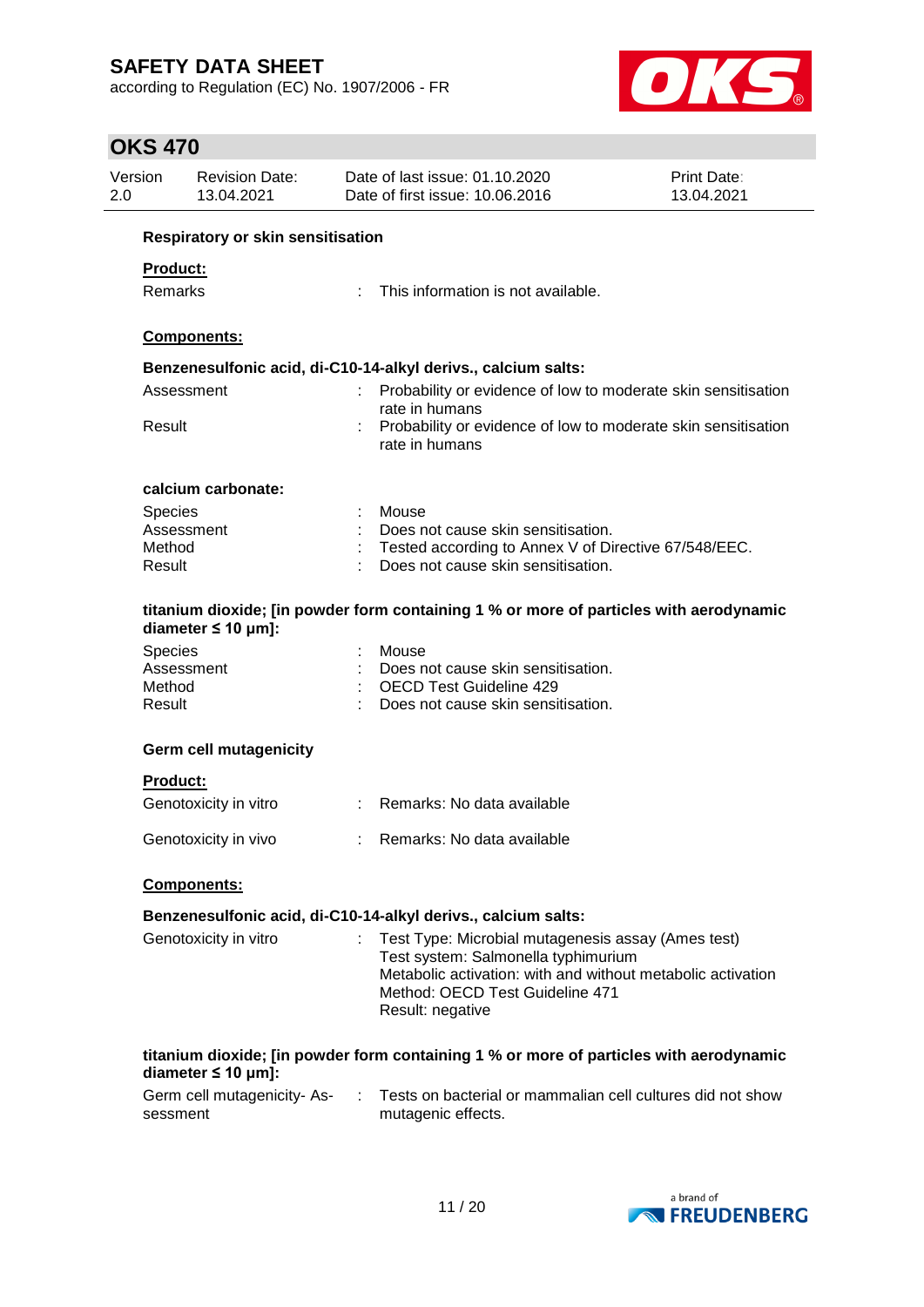according to Regulation (EC) No. 1907/2006 - FR



| Version<br>2.0  | <b>Revision Date:</b><br>13.04.2021 |                             | Date of last issue: 01.10.2020<br>Date of first issue: 10.06.2016                                   | <b>Print Date:</b><br>13.04.2021 |
|-----------------|-------------------------------------|-----------------------------|-----------------------------------------------------------------------------------------------------|----------------------------------|
|                 | Carcinogenicity                     |                             |                                                                                                     |                                  |
| <b>Product:</b> |                                     |                             |                                                                                                     |                                  |
| Remarks         |                                     |                             | No data available                                                                                   |                                  |
|                 | Components:                         |                             |                                                                                                     |                                  |
|                 | diameter $\leq 10$ µm]:             |                             | titanium dioxide; [in powder form containing 1 % or more of particles with aerodynamic              |                                  |
| ment            | Carcinogenicity - Assess-           |                             | : No evidence of carcinogenicity in animal studies.                                                 |                                  |
|                 | <b>Reproductive toxicity</b>        |                             |                                                                                                     |                                  |
| <b>Product:</b> |                                     |                             |                                                                                                     |                                  |
|                 | Effects on fertility                |                             | : Remarks: No data available                                                                        |                                  |
| ment            | Effects on foetal develop-          |                             | : Remarks: No data available                                                                        |                                  |
|                 | Components:                         |                             |                                                                                                     |                                  |
|                 |                                     |                             | Benzenesulfonic acid, di-C10-14-alkyl derivs., calcium salts:                                       |                                  |
| sessment        | Reproductive toxicity - As-         | $\mathcal{L}^{\mathcal{L}}$ | No toxicity to reproduction<br>No toxicity to reproduction                                          |                                  |
|                 | diameter $\leq 10$ µm]:             |                             | titanium dioxide; [in powder form containing 1 % or more of particles with aerodynamic              |                                  |
| sessment        | Reproductive toxicity - As-         | ÷                           | No toxicity to reproduction<br>No effects on or via lactation                                       |                                  |
|                 | <b>STOT - single exposure</b>       |                             |                                                                                                     |                                  |
|                 | Components:                         |                             |                                                                                                     |                                  |
|                 | diameter $\leq 10$ µm]:             |                             | titanium dioxide; [in powder form containing 1 % or more of particles with aerodynamic              |                                  |
|                 | Assessment                          |                             | The substance or mixture is not classified as specific target<br>organ toxicant, single exposure.   |                                  |
|                 | <b>STOT - repeated exposure</b>     |                             |                                                                                                     |                                  |
|                 | <b>Components:</b>                  |                             |                                                                                                     |                                  |
|                 | diameter $\leq 10$ µm]:             |                             | titanium dioxide; [in powder form containing 1 % or more of particles with aerodynamic              |                                  |
|                 | Assessment                          |                             | The substance or mixture is not classified as specific target<br>organ toxicant, repeated exposure. |                                  |

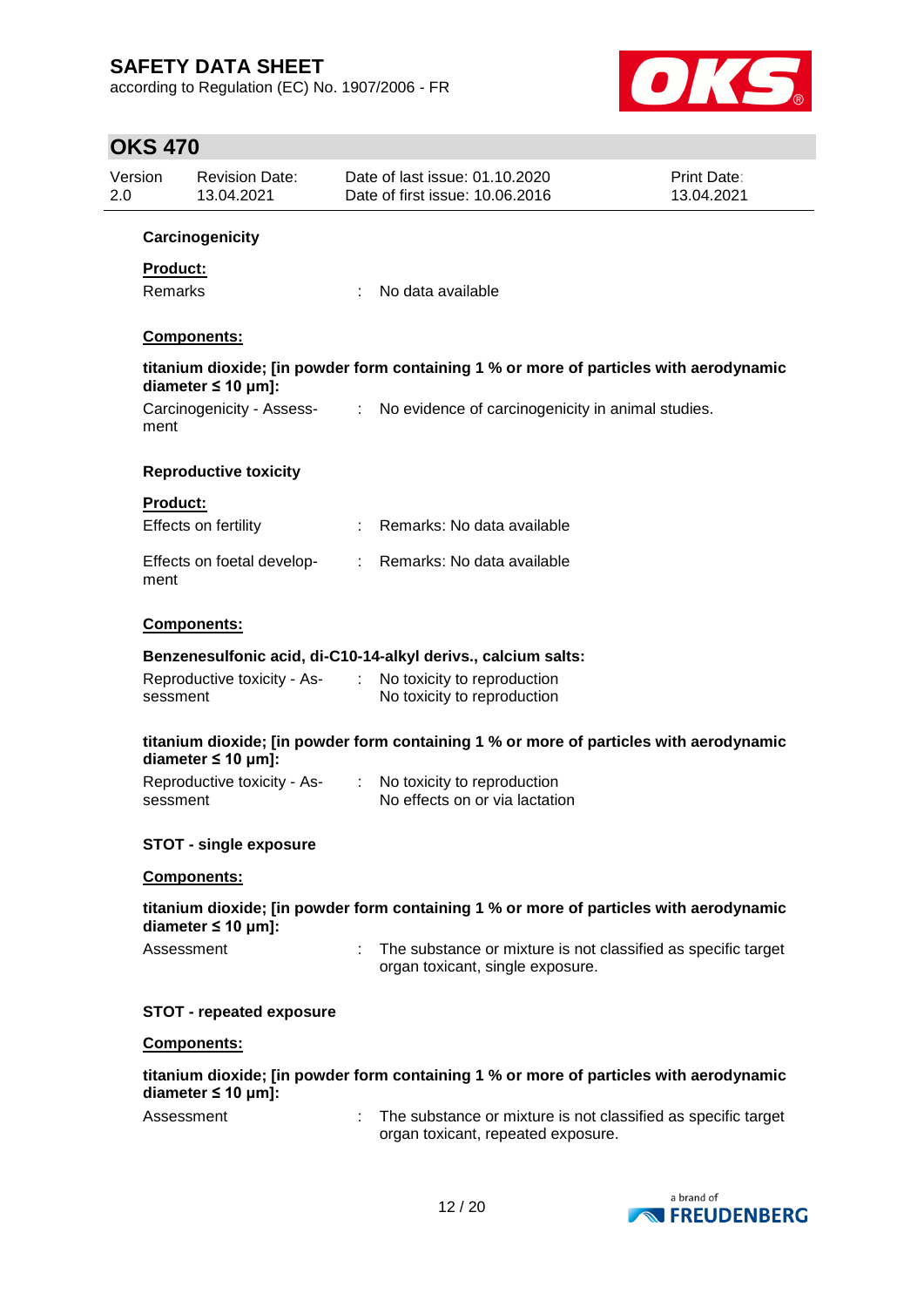according to Regulation (EC) No. 1907/2006 - FR



# **OKS 470**

| Version<br>2.0                        |                                                                                                                   | <b>Revision Date:</b><br>13.04.2021 |   | Date of last issue: 01.10.2020<br>Date of first issue: 10.06.2016                               | Print Date:<br>13.04.2021 |  |  |
|---------------------------------------|-------------------------------------------------------------------------------------------------------------------|-------------------------------------|---|-------------------------------------------------------------------------------------------------|---------------------------|--|--|
|                                       |                                                                                                                   | <b>Repeated dose toxicity</b>       |   |                                                                                                 |                           |  |  |
|                                       | <b>Product:</b>                                                                                                   |                                     |   |                                                                                                 |                           |  |  |
|                                       | Remarks                                                                                                           |                                     |   | This information is not available.                                                              |                           |  |  |
|                                       |                                                                                                                   | <b>Aspiration toxicity</b>          |   |                                                                                                 |                           |  |  |
|                                       | <b>Product:</b>                                                                                                   |                                     |   |                                                                                                 |                           |  |  |
|                                       |                                                                                                                   | This information is not available.  |   |                                                                                                 |                           |  |  |
|                                       |                                                                                                                   | Components:                         |   |                                                                                                 |                           |  |  |
|                                       | titanium dioxide; [in powder form containing 1 % or more of particles with aerodynamic<br>diameter $\leq 10$ µm]: |                                     |   |                                                                                                 |                           |  |  |
| No aspiration toxicity classification |                                                                                                                   |                                     |   |                                                                                                 |                           |  |  |
|                                       |                                                                                                                   | <b>Further information</b>          |   |                                                                                                 |                           |  |  |
|                                       | <b>Product:</b>                                                                                                   |                                     |   |                                                                                                 |                           |  |  |
|                                       | Remarks                                                                                                           |                                     | ÷ | Information given is based on data on the components and<br>the toxicology of similar products. |                           |  |  |
|                                       |                                                                                                                   | Components:                         |   |                                                                                                 |                           |  |  |
|                                       |                                                                                                                   | calcium carbonate:                  |   |                                                                                                 |                           |  |  |
|                                       | Remarks                                                                                                           |                                     |   | Information given is based on data on the components and<br>the toxicology of similar products. |                           |  |  |

## **SECTION 12: Ecological information**

## **12.1 Toxicity**

| <b>Product:</b>                                        |             |                            |
|--------------------------------------------------------|-------------|----------------------------|
| Toxicity to fish                                       |             | Remarks: No data available |
| Toxicity to daphnia and other<br>aquatic invertebrates | $\sim 10^6$ | Remarks: No data available |
| Toxicity to algae/aquatic<br>plants                    |             | Remarks: No data available |
| Toxicity to microorganisms                             | ٠<br>×      | Remarks: No data available |

### **Components:**

**Benzenesulfonic acid, di-C10-14-alkyl derivs., calcium salts:**

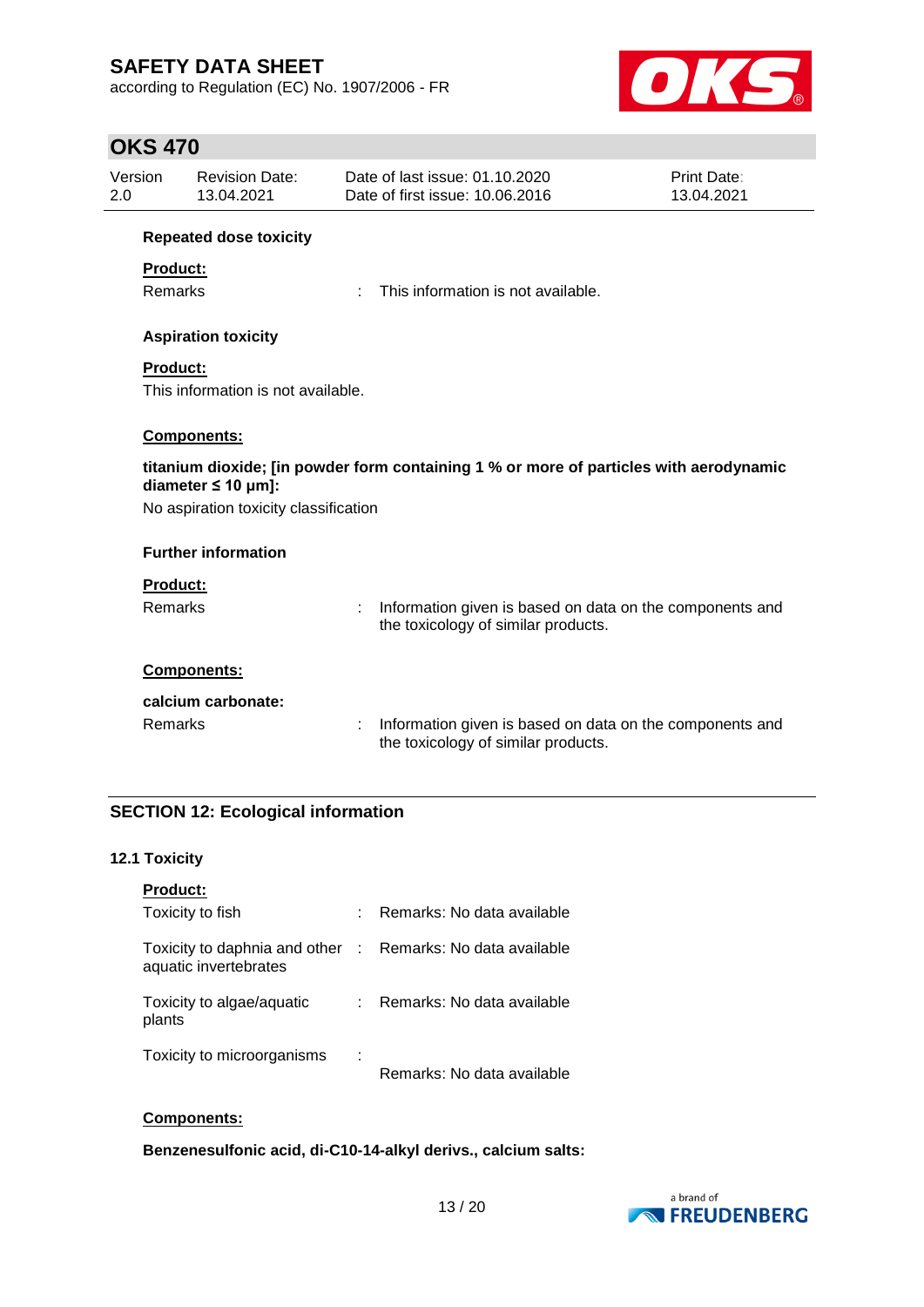according to Regulation (EC) No. 1907/2006 - FR



# **OKS 470**

| Version<br>2.0 | <b>Revision Date:</b><br>13.04.2021                      |    | Date of last issue: 01.10.2020<br>Date of first issue: 10.06.2016                                                                                           | Print Date:<br>13.04.2021 |
|----------------|----------------------------------------------------------|----|-------------------------------------------------------------------------------------------------------------------------------------------------------------|---------------------------|
|                | Toxicity to fish                                         |    | LC50 (Oncorhynchus mykiss (rainbow trout)): > 100 mg/l<br>Exposure time: 96 h<br>Method: OECD Test Guideline 203                                            |                           |
|                | aquatic invertebrates                                    |    | Toxicity to daphnia and other : (Daphnia magna (Water flea)): > 100 mg/l<br>Exposure time: 48 h<br>Method: OECD Test Guideline 202                          |                           |
| plants         | Toxicity to algae/aquatic                                | ÷  | NOELR (Desmodesmus subspicatus (green algae)): 100 mg/l<br>Exposure time: 72 h<br>Method: OECD Test Guideline 201                                           |                           |
|                |                                                          |    | EL50 (Desmodesmus subspicatus (green algae)): > 100 mg/l<br>Exposure time: 72 h<br>Method: OECD Test Guideline 201                                          |                           |
|                | Toxicity to microorganisms                               | ÷. | EC50 (activated sludge): > 10.000 mg/l<br>Exposure time: 3 h<br>Method: OECD Test Guideline 209                                                             |                           |
|                | calcium carbonate:                                       |    |                                                                                                                                                             |                           |
|                | Toxicity to fish                                         | ÷  | LC50 (Oncorhynchus mykiss (rainbow trout)): > 100 mg/l<br>Exposure time: 96 h<br>Test Type: semi-static test<br>Method: OECD Test Guideline 203<br>GLP: yes |                           |
|                | Toxicity to daphnia and other :<br>aquatic invertebrates |    | EC50 (Daphnia magna (Water flea)): > 100 mg/l<br>Exposure time: 48 h<br>Test Type: semi-static test<br>Method: OECD Test Guideline 202<br>GLP: yes          |                           |
|                | diameter $\leq 10$ µm]:                                  |    | titanium dioxide; [in powder form containing 1 % or more of particles with aerodynamic                                                                      |                           |
|                | Toxicity to fish                                         |    | LC50 (Oncorhynchus mykiss (rainbow trout)): > 100 mg/l<br>Exposure time: 96 h<br>Test Type: static test<br>Method: OECD Test Guideline 203                  |                           |
|                | Toxicity to daphnia and other :<br>aquatic invertebrates |    | LC50 (Daphnia magna (Water flea)): > 100 mg/l<br>Exposure time: 48 h<br>Test Type: static test<br>Method: OECD Test Guideline 202                           |                           |

## **12.2 Persistence and degradability**

#### **Product:**

| <b>Biodegradability</b>                                  | : Remarks: No data available |
|----------------------------------------------------------|------------------------------|
| Physico-chemical removabil- : Remarks: No data available |                              |

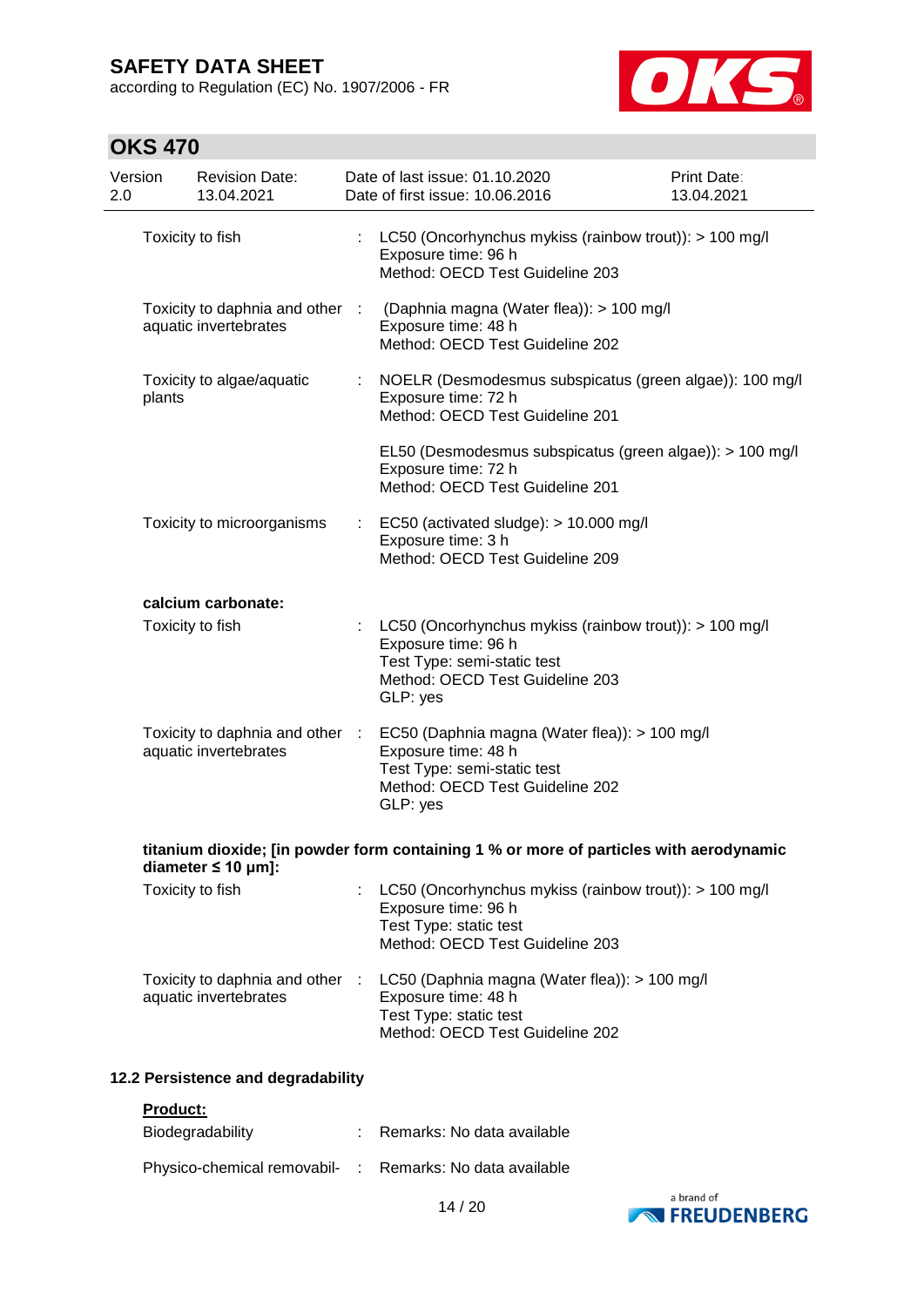according to Regulation (EC) No. 1907/2006 - FR



# **OKS 470**

| Version | <b>Revision Date:</b> | Date of last issue: 01.10.2020  | <b>Print Date:</b> |
|---------|-----------------------|---------------------------------|--------------------|
| 2.0     | 13.04.2021            | Date of first issue: 10.06.2016 | 13.04.2021         |

ity

## **Components:**

| Biodegradability               | : Result: Not readily biodegradable.<br>Biodegradation: 8 %<br>Exposure time: 28 d<br>Method: OECD Test Guideline 301D                                                                                                    |
|--------------------------------|---------------------------------------------------------------------------------------------------------------------------------------------------------------------------------------------------------------------------|
| calcium carbonate:             |                                                                                                                                                                                                                           |
| <b>Biodegradability</b>        | : Remarks: The methods for determining biodegradability are<br>not applicable to inorganic substances.                                                                                                                    |
| 12.3 Bioaccumulative potential |                                                                                                                                                                                                                           |
| <b>Product:</b>                |                                                                                                                                                                                                                           |
| <b>Bioaccumulation</b>         | : Remarks: This mixture contains no substance considered to<br>be persistent, bioaccumulating and toxic (PBT).<br>This mixture contains no substance considered to be very<br>persistent and very bioaccumulating (vPvB). |
| Components:                    |                                                                                                                                                                                                                           |
|                                | Benzenesulfonic acid, di-C10-14-alkyl derivs., calcium salts:                                                                                                                                                             |
| <b>Bioaccumulation</b>         | Bioconcentration factor (BCF): 70,8                                                                                                                                                                                       |

| Partition coefficient: n- | : $log Pow: 26,22 (20 °C)$ |
|---------------------------|----------------------------|
| octanol/water             |                            |

## **12.4 Mobility in soil**

| <b>Product:</b>                                    |                              |
|----------------------------------------------------|------------------------------|
| Mobility                                           | Remarks: No data available   |
| Distribution among environ-<br>mental compartments | : Remarks: No data available |

## **12.5 Results of PBT and vPvB assessment**

#### **Product:**

Assessment : This substance/mixture contains no components considered to be either persistent, bioaccumulative and toxic (PBT), or very persistent and very bioaccumulative (vPvB) at levels of 0.1% or higher..

#### **Components:**

#### **calcium carbonate:**

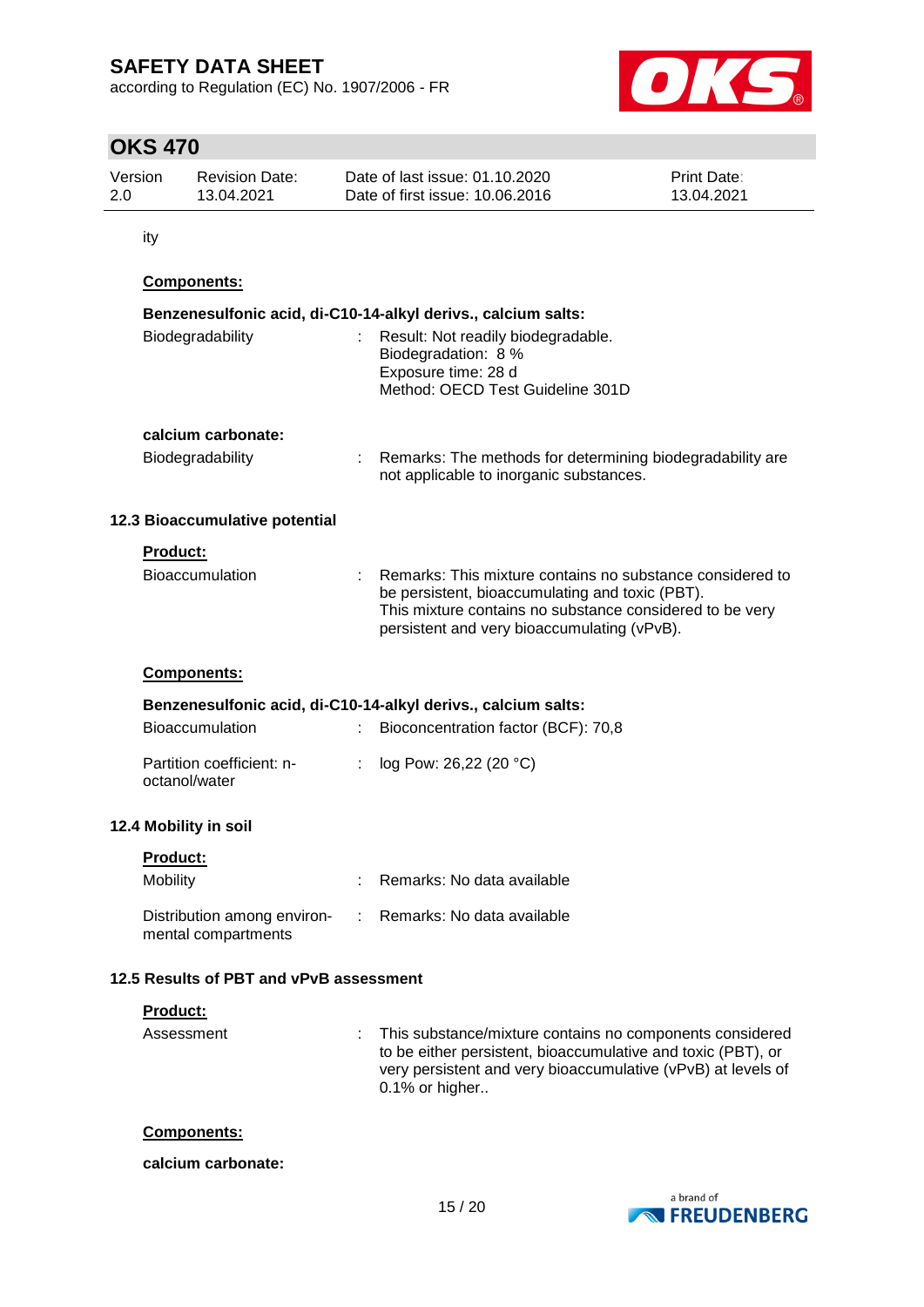according to Regulation (EC) No. 1907/2006 - FR



# **OKS 470**

| Version<br>2.0 |                 | <b>Revision Date:</b><br>13.04.2021 |                                                                     | Date of last issue: 01.10.2020<br>Date of first issue: 10.06.2016                                                                                                                                                                                                         | Print Date:<br>13.04.2021 |  |  |
|----------------|-----------------|-------------------------------------|---------------------------------------------------------------------|---------------------------------------------------------------------------------------------------------------------------------------------------------------------------------------------------------------------------------------------------------------------------|---------------------------|--|--|
|                | Assessment      |                                     | : Non-classified PBT substance. Non-classified vPvB sub-<br>stance. |                                                                                                                                                                                                                                                                           |                           |  |  |
|                |                 | diameter $\leq 10 \mu m$ ]:         |                                                                     | titanium dioxide; [in powder form containing 1 % or more of particles with aerodynamic                                                                                                                                                                                    |                           |  |  |
|                | Assessment      |                                     |                                                                     | Non-classified vPvB substance. Non-classified PBT sub-<br>stance.                                                                                                                                                                                                         |                           |  |  |
|                |                 | 12.6 Other adverse effects          |                                                                     |                                                                                                                                                                                                                                                                           |                           |  |  |
|                | <b>Product:</b> |                                     |                                                                     |                                                                                                                                                                                                                                                                           |                           |  |  |
|                | tial            | Endocrine disrupting poten-         | ÷.                                                                  | The substance/mixture does not contain components consid-<br>ered to have endocrine disrupting properties according to<br>REACH Article 57(f) or Commission Delegated regulation<br>(EU) 2017/2100 or Commission Regulation (EU) 2018/605 at<br>levels of 0.1% or higher. |                           |  |  |
|                | mation          | Additional ecological infor-        | ÷.                                                                  | No information on ecology is available.                                                                                                                                                                                                                                   |                           |  |  |

# **SECTION 13: Disposal considerations**

| 13.1 Waste treatment methods |   |                                                                                                                                                                        |
|------------------------------|---|------------------------------------------------------------------------------------------------------------------------------------------------------------------------|
| Product                      |   | The product should not be allowed to enter drains, water<br>courses or the soil.                                                                                       |
|                              |   | Waste codes should be assigned by the user based on the<br>application for which the product was used.                                                                 |
| Contaminated packaging       | ÷ | Packaging that is not properly emptied must be disposed of as<br>the unused product.<br>Dispose of waste product or used containers according to<br>local regulations. |
|                              |   | The following Waste Codes are only suggestions:                                                                                                                        |
| Waste Code                   |   | used product, unused product<br>12 01 12*, spent waxes and fats                                                                                                        |
|                              |   | uncleaned packagings<br>15 01 10, packaging containing residues of or contaminated<br>by hazardous substances                                                          |

## **SECTION 14: Transport information**

**14.1 UN number**

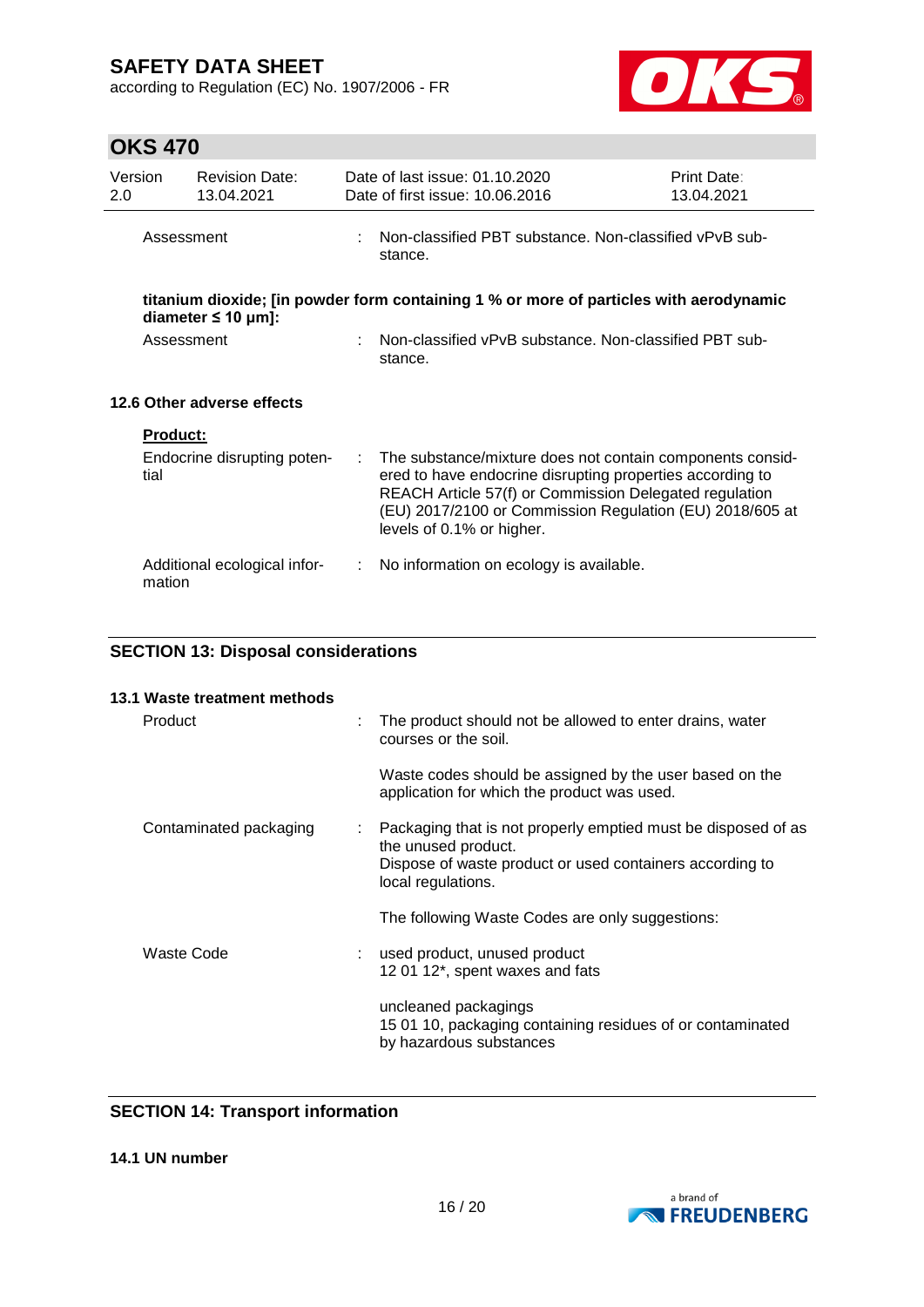according to Regulation (EC) No. 1907/2006 - FR



# **OKS 470**

| Version<br>2.0 | <b>Revision Date:</b><br>13.04.2021                 | Date of last issue: 01.10.2020<br>Date of first issue: 10.06.2016 | Print Date:<br>13.04.2021 |
|----------------|-----------------------------------------------------|-------------------------------------------------------------------|---------------------------|
| <b>ADN</b>     |                                                     | Not regulated as a dangerous good<br>t                            |                           |
| <b>ADR</b>     |                                                     | Not regulated as a dangerous good                                 |                           |
| <b>RID</b>     |                                                     | Not regulated as a dangerous good                                 |                           |
| <b>IMDG</b>    |                                                     | Not regulated as a dangerous good                                 |                           |
| <b>IATA</b>    |                                                     | Not regulated as a dangerous good                                 |                           |
|                | 14.2 UN proper shipping name                        |                                                                   |                           |
| <b>ADN</b>     |                                                     | Not regulated as a dangerous good                                 |                           |
| <b>ADR</b>     |                                                     | Not regulated as a dangerous good                                 |                           |
| <b>RID</b>     |                                                     | Not regulated as a dangerous good                                 |                           |
| <b>IMDG</b>    |                                                     | Not regulated as a dangerous good                                 |                           |
| <b>IATA</b>    |                                                     | Not regulated as a dangerous good                                 |                           |
|                | 14.3 Transport hazard class(es)                     |                                                                   |                           |
| <b>ADN</b>     |                                                     | Not regulated as a dangerous good                                 |                           |
| <b>ADR</b>     |                                                     | Not regulated as a dangerous good                                 |                           |
| <b>RID</b>     |                                                     | Not regulated as a dangerous good                                 |                           |
| <b>IMDG</b>    |                                                     | Not regulated as a dangerous good                                 |                           |
| <b>IATA</b>    |                                                     | Not regulated as a dangerous good                                 |                           |
|                | 14.4 Packing group                                  |                                                                   |                           |
| <b>ADN</b>     |                                                     | Not regulated as a dangerous good<br>÷                            |                           |
| <b>ADR</b>     |                                                     | Not regulated as a dangerous good                                 |                           |
| <b>RID</b>     |                                                     | Not regulated as a dangerous good                                 |                           |
| <b>IMDG</b>    |                                                     | Not regulated as a dangerous good                                 |                           |
|                | <b>IATA (Cargo)</b>                                 | Not regulated as a dangerous good                                 |                           |
|                | <b>IATA (Passenger)</b>                             | Not regulated as a dangerous good                                 |                           |
|                | <b>14.5 Environmental hazards</b>                   |                                                                   |                           |
| <b>ADN</b>     |                                                     | Not regulated as a dangerous good                                 |                           |
| <b>ADR</b>     |                                                     | Not regulated as a dangerous good                                 |                           |
| <b>RID</b>     |                                                     | Not regulated as a dangerous good                                 |                           |
| <b>IMDG</b>    |                                                     | Not regulated as a dangerous good                                 |                           |
|                | <b>IATA (Passenger)</b>                             | Not regulated as a dangerous good                                 |                           |
|                | <b>IATA (Cargo)</b>                                 | Not regulated as a dangerous good                                 |                           |
|                | 14.6 Special precautions for user<br>Not applicable |                                                                   |                           |

**14.7 Transport in bulk according to Annex II of Marpol and the IBC Code**

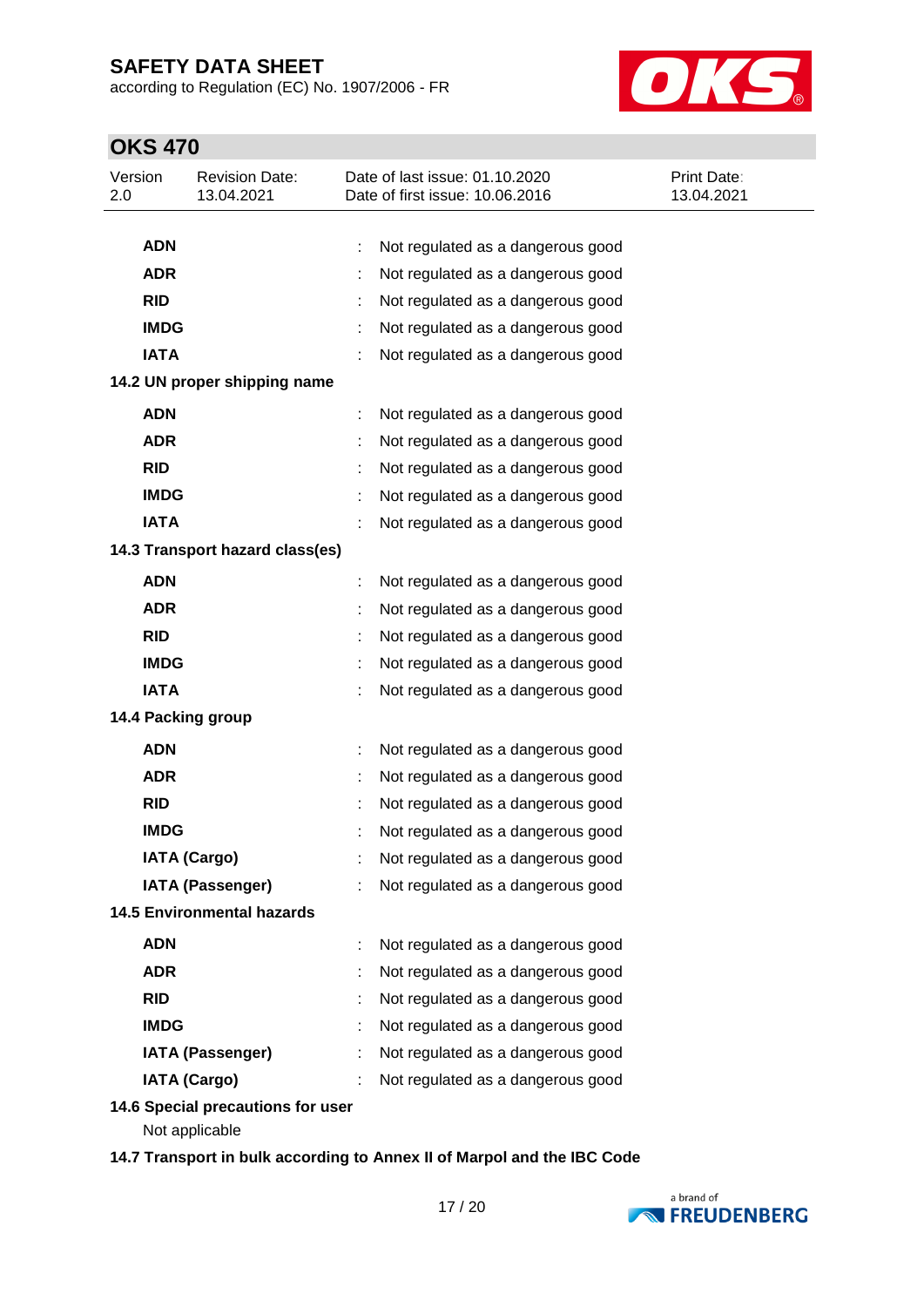according to Regulation (EC) No. 1907/2006 - FR



# **OKS 470**

| Version | <b>Revision Date:</b> | Date of last issue: 01.10.2020  | <b>Print Date:</b> |
|---------|-----------------------|---------------------------------|--------------------|
| 2.0     | 13.04.2021            | Date of first issue: 10.06.2016 | 13.04.2021         |
|         |                       |                                 |                    |

Remarks : Not applicable for product as supplied.

### **SECTION 15: Regulatory information**

#### **15.1 Safety, health and environmental regulations/legislation specific for the substance or mixture**

| REACH - Candidate List of Substances of Very High<br>Concern for Authorisation (Article 59).                                                         |    | : This product does not contain sub-<br>stances of very high concern (Regu-<br>lation (EC) No 1907/2006 (REACH),<br>Article 57). |
|------------------------------------------------------------------------------------------------------------------------------------------------------|----|----------------------------------------------------------------------------------------------------------------------------------|
| REACH - List of substances subject to authorisation<br>(Annex XIV)                                                                                   |    | Not applicable                                                                                                                   |
| Regulation (EC) No 1005/2009 on substances that de-<br>plete the ozone layer                                                                         | ÷. | Not applicable                                                                                                                   |
| Regulation (EU) 2019/1021 on persistent organic pollu-<br>tants (recast)                                                                             | ÷. | Not applicable                                                                                                                   |
| Regulation (EC) No 649/2012 of the European Parlia-<br>ment and the Council concerning the export and import<br>of dangerous chemicals               | ÷. | Not applicable                                                                                                                   |
| REACH - Restrictions on the manufacture, placing on<br>the market and use of certain dangerous substances,<br>preparations and articles (Annex XVII) | ÷. | Not applicable                                                                                                                   |

Seveso III: Directive 2012/18/EU of the European Parliament and of the Council on the control of major-accident hazards involving dangerous substances. Not applicable

| Occupational Illnesses (R-<br>461-3, France)   | : 36.34                                                                                                                             |
|------------------------------------------------|-------------------------------------------------------------------------------------------------------------------------------------|
| Reinforced medical supervi-<br>sion (R4624-18) | : The product has no CMR properties                                                                                                 |
| Volatile organic compounds                     | Directive 2010/75/EU of 24 November 2010 on industrial<br>emissions (integrated pollution prevention and control)<br>Not applicable |

### **15.2 Chemical safety assessment**

This information is not available.

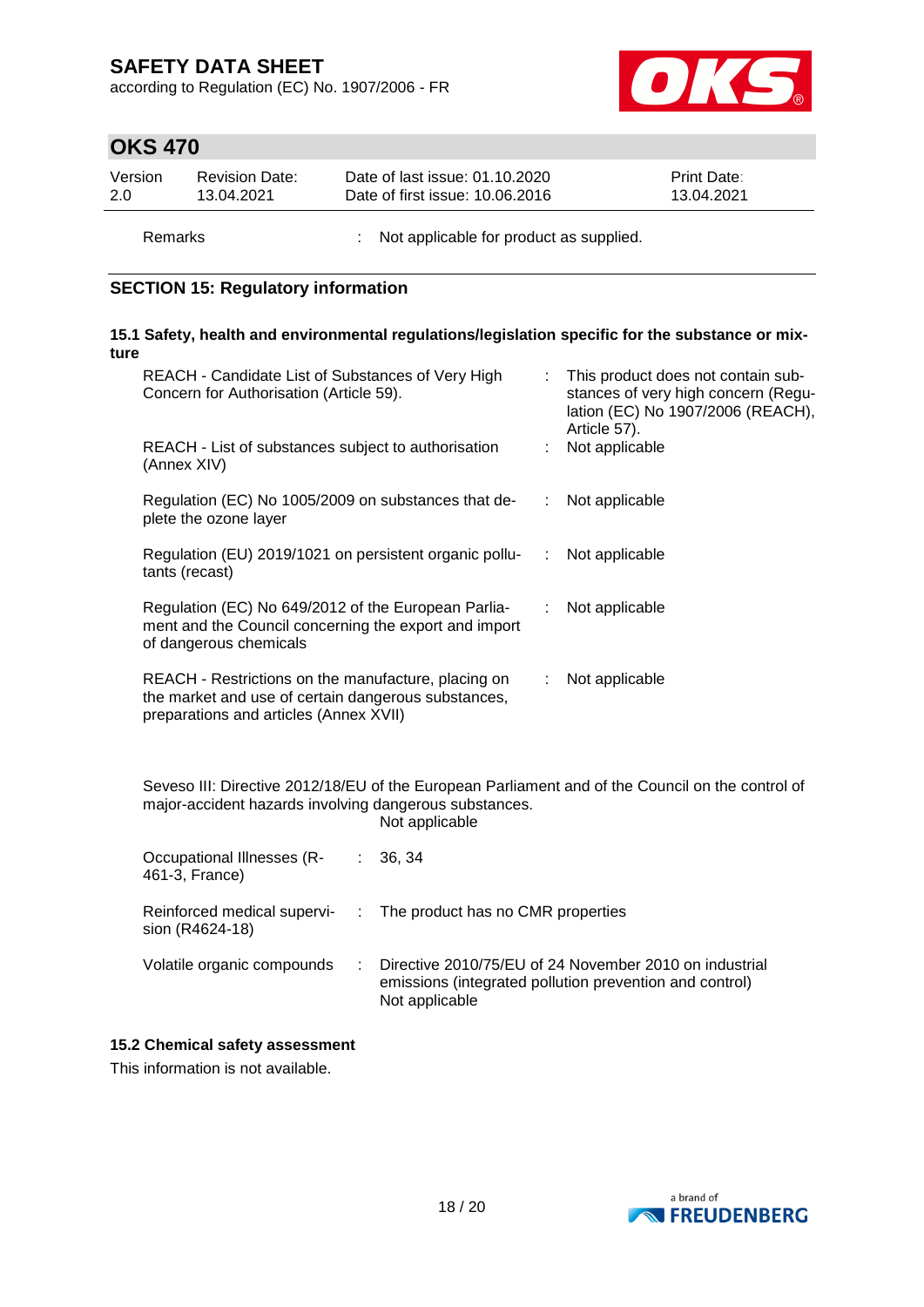according to Regulation (EC) No. 1907/2006 - FR



# **OKS 470**

| Version | <b>Revision Date:</b> | Date of last issue: 01.10.2020  | <b>Print Date:</b> |
|---------|-----------------------|---------------------------------|--------------------|
| 2.0     | 13.04.2021            | Date of first issue: 10.06.2016 | 13.04.2021         |

### **SECTION 16: Other information**

| <b>Full text of H-Statements</b><br>H317 |  | May cause an allergic skin reaction.                                                                                                                                                                                                                   |  |  |  |  |  |
|------------------------------------------|--|--------------------------------------------------------------------------------------------------------------------------------------------------------------------------------------------------------------------------------------------------------|--|--|--|--|--|
|                                          |  |                                                                                                                                                                                                                                                        |  |  |  |  |  |
| <b>Full text of other abbreviations</b>  |  |                                                                                                                                                                                                                                                        |  |  |  |  |  |
|                                          |  |                                                                                                                                                                                                                                                        |  |  |  |  |  |
| Note 10                                  |  | $\therefore$ The classification as a carcinogen by inhalation applies only to<br>mixtures in powder form containing 1 % or more of titanium<br>dioxide which is in the form of or incorporated in particles with<br>aerodynamic diameter $\leq$ 10 µm. |  |  |  |  |  |
| FR VLE                                   |  | France. Occupational Exposure Limits (INRS)                                                                                                                                                                                                            |  |  |  |  |  |
| FR VLE / VME                             |  | Time Weighted Average                                                                                                                                                                                                                                  |  |  |  |  |  |

ADN - European Agreement concerning the International Carriage of Dangerous Goods by Inland Waterways; ADR - European Agreement concerning the International Carriage of Dangerous Goods by Road; AIIC - Australian Inventory of Industrial Chemicals; ASTM - American Society for the Testing of Materials; bw - Body weight; CLP - Classification Labelling Packaging Regulation; Regulation (EC) No 1272/2008; CMR - Carcinogen, Mutagen or Reproductive Toxicant; DIN - Standard of the German Institute for Standardisation; DSL - Domestic Substances List (Canada); ECHA - European Chemicals Agency; EC-Number - European Community number; ECx - Concentration associated with x% response; ELx - Loading rate associated with x% response; EmS - Emergency Schedule; ENCS - Existing and New Chemical Substances (Japan); ErCx - Concentration associated with x% growth rate response; GHS - Globally Harmonized System; GLP - Good Laboratory Practice; IARC - International Agency for Research on Cancer; IATA - International Air Transport Association; IBC - International Code for the Construction and Equipment of Ships carrying Dangerous Chemicals in Bulk; IC50 - Half maximal inhibitory concentration; ICAO - International Civil Aviation Organization; IECSC - Inventory of Existing Chemical Substances in China; IMDG - International Maritime Dangerous Goods; IMO - International Maritime Organization; ISHL - Industrial Safety and Health Law (Japan); ISO - International Organisation for Standardization; KECI - Korea Existing Chemicals Inventory; LC50 - Lethal Concentration to 50 % of a test population; LD50 - Lethal Dose to 50% of a test population (Median Lethal Dose); MARPOL - International Convention for the Prevention of Pollution from Ships; n.o.s. - Not Otherwise Specified; NO(A)EC - No Observed (Adverse) Effect Concentration; NO(A)EL - No Observed (Adverse) Effect Level; NOELR - No Observable Effect Loading Rate; NZIoC - New Zealand Inventory of Chemicals; OECD - Organization for Economic Co-operation and Development; OPPTS - Office of Chemical Safety and Pollution Prevention; PBT - Persistent, Bioaccumulative and Toxic substance; PICCS - Philippines Inventory of Chemicals and Chemical Substances; (Q)SAR - (Quantitative) Structure Activity Relationship; REACH - Regulation (EC) No 1907/2006 of the European Parliament and of the Council concerning the Registration, Evaluation, Authorisation and Restriction of Chemicals; RID - Regulations concerning the International Carriage of Dangerous Goods by Rail; SADT - Self-Accelerating Decomposition Temperature; SDS - Safety Data Sheet; SVHC - Substance of Very High Concern; TCSI - Taiwan Chemical Substance Inventory; TRGS - Technical Rule for Hazardous Substances; TSCA - Toxic Substances Control Act (United States); UN - United Nations; vPvB - Very Persistent and Very Bioaccumulative

#### **Further information**